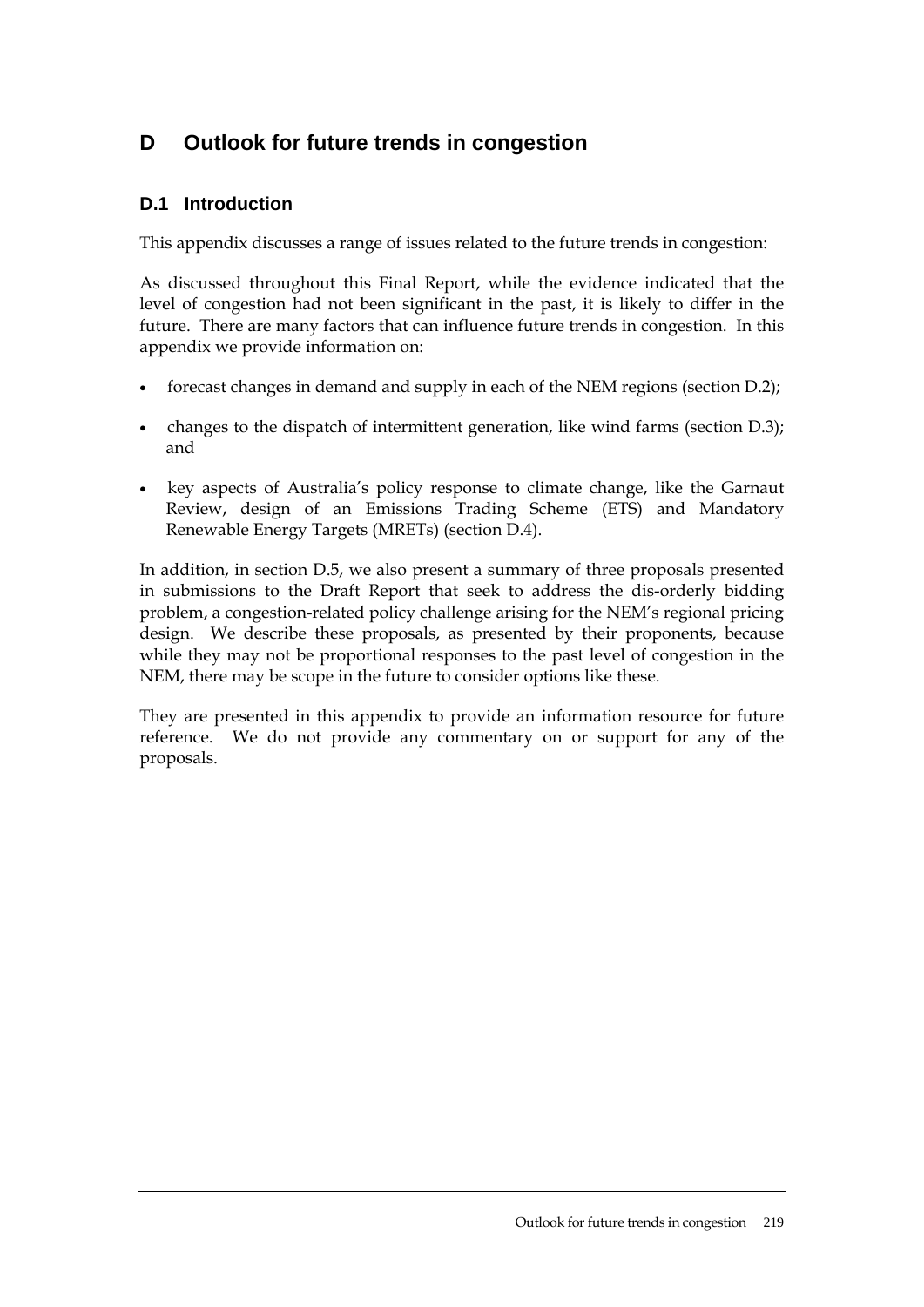# <span id="page-1-0"></span>**D.2 Forecast changes in demand and supply**

In its 2007 Comprehensive Reliability Review (CRR) Report, the Reliability Panel observed that the NEM had historically performed well at meeting demand reliably. It commented, however, that historically, this was supported by surplus generation capacity in some regions.[321](#page-1-1) NEMMCO projections for the NEM's supply-demand balance are not as generous going forward.

In the 2007 Statement of Opportunities (SOO), NEMMCO estimates supply shortfalls for Queensland in 2009/10, Victoria and South Australia (combined) in 2010/11, and NSW in 2013/14. NEMMCO does not project any shortfalls for Tasmania over the next ten-year period.[322](#page-1-2)

In addition, the Reliability Panel noted that the nature of supply and demand in the NEM had undergone a significant change since the NEM started in 1998. It noted, for example, an increasingly peaky demand profile and a shift in the mix of generation plant including an increased contribution from intermittent sources like wind generation.<sup>[323](#page-1-3)</sup>

These projected shortfalls along with the need to supply greater levels of peak demand will directly affect the type (both technology and fuel) and timing of new generation investment. The location of this new generation can affect the prevalence of congestion on the network. The existing location pricing signals for generation will facilitate the efficient investment and locational decisions of the new supply.

The below sections present a summary of regional supply and inter-regional transfer conditions.

## **D.2.1 Intra-regional supply conditions**

## **D.2.1.1 Queensland**

 $\overline{a}$ 

In the 2007 SOO, maximum energy demand in Queensland is forecast to increase by an average of 3.3% in winter and 3.6% in summer (under a medium growth scenario) per year over a 10 year period, which is higher than any other region in the NEM. Over the same period, the scheduled energy is projected to increase by an average of 3.6% per year (medium growth scenario).

In the Queensland region, there are a number of proposed generation projects which are expected to be commissioned between 2008 and 2009. In the Southwest region, there are proposed generation plants in Spring Gully (1 000 MW), Chinchilla (242

<span id="page-1-1"></span><sup>321</sup> AEMC Reliability Panel 2007 (Reliability Panel), Comprehensive Reliability Review (CRR), Final Report, December 2007, Sydney, p.xi.

<span id="page-1-3"></span><span id="page-1-2"></span><sup>322</sup> NEMMCO, 2007 Statement of Opportunities, pp."2-9", "2-10", "2-12", and "2-13". 323 Reliability Panel, 2007 CRR, p.x.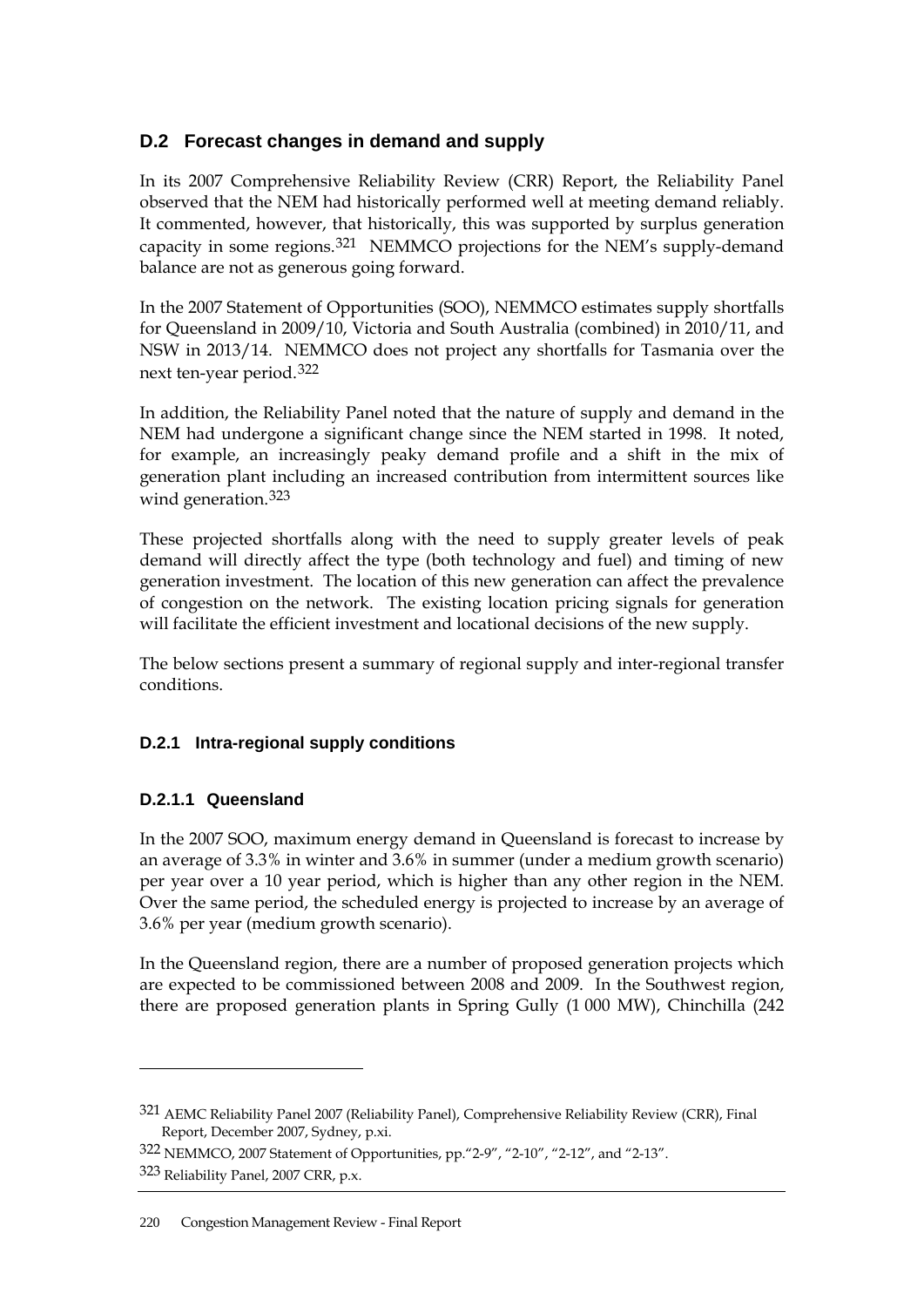MW) and Braemar (up to 480 MW). In the Central West region, there are projects for new generation in Stanwell Energy Park of up to 640 MW.

There are a number of existing areas within Queensland where transfer capability is tight, and this increasing demand and new generation will place more pressures on the Queensland network. In response to this, Powerlink have been given a total capital expenditure over the next five years of \$2.6 billion.

The staged Central to North Queensland (CQ-NQ) transmission project due for completion between 2007 and 2009 will improve transfer capability to meet forecast electricity demand in North Queensland.

The Central Queensland to South Queensland (CQ-SQ) limit bound for 4.7% of the time over the summer period due to the capacity across this grid section being fully utilised during opportunities to export electricity to NSW. Commissioning of new generating plant in Southern Queensland since the 2006/07 summer is expected to reduce flows on this grid section in the 2007/08 summer; however this may be affected by reductions in generation due to water shortages.

The Tarong limit in South Queensland experienced minor binding over the 2006/07 summer. To keep pace with the high load growth in South East Queensland, the Middle Ridge to Greenbank transmission reinforcement along with additional shunt compensation has been committed for the 2007/08 summer.

In 2006/07 the Gold Coast limit bound for around 11% of the time during winter and 0.7% of the time during summer. Even though Powerlink completed a project, in late 2006, to increase the transfer capability of the Gold Coast grid section, binding events on this grid section occurred during periods when spare capability across this grid section was fully utilised by the Terranora interconnector transferring power into NSW. Powerlink has committed projects underway that increase the transfer capability of the Gold Coast grid section to meet forecast load growth in the Gold Coast and Tweed Heads areas.

## **D.2.1.2 NSW**

Maximum energy demand in NSW is forecast to increase by an average of 2.1% in winter and 2.5% in summer (under a medium growth scenario) per year over a 10 year period. Over the same period, the scheduled energy is projected to increase by an average of 1.6% per year (medium growth scenario). Over the period 2004/05 to 2008/09, TransGrid has a fixed capital allowance of \$1.188 billion. Proposed expenditure for the period post 2008/09 has not yet been announced.

Throughout NSW, there are a number of gas turbine generation projects planned, such as Munmorah (600 MW, expected to be operational between 2009 and 2010) and Tomago (500 MW) on the NSW Central Coast. Also in this area, there are plans for an upgrade and development of the Eraring Power station (up to 3 040 MW, operational in stages from 2009). In the South East of the state, there are planned gas turbine developments for Bamarang (300 MW by 2010/11) and Marulan (300 MW by 2010/11). An upgrade to the existing Mt Piper power station in the Central West area (to 750 MW each for Unit 1 and 2) is planned for 2008 and in the South West,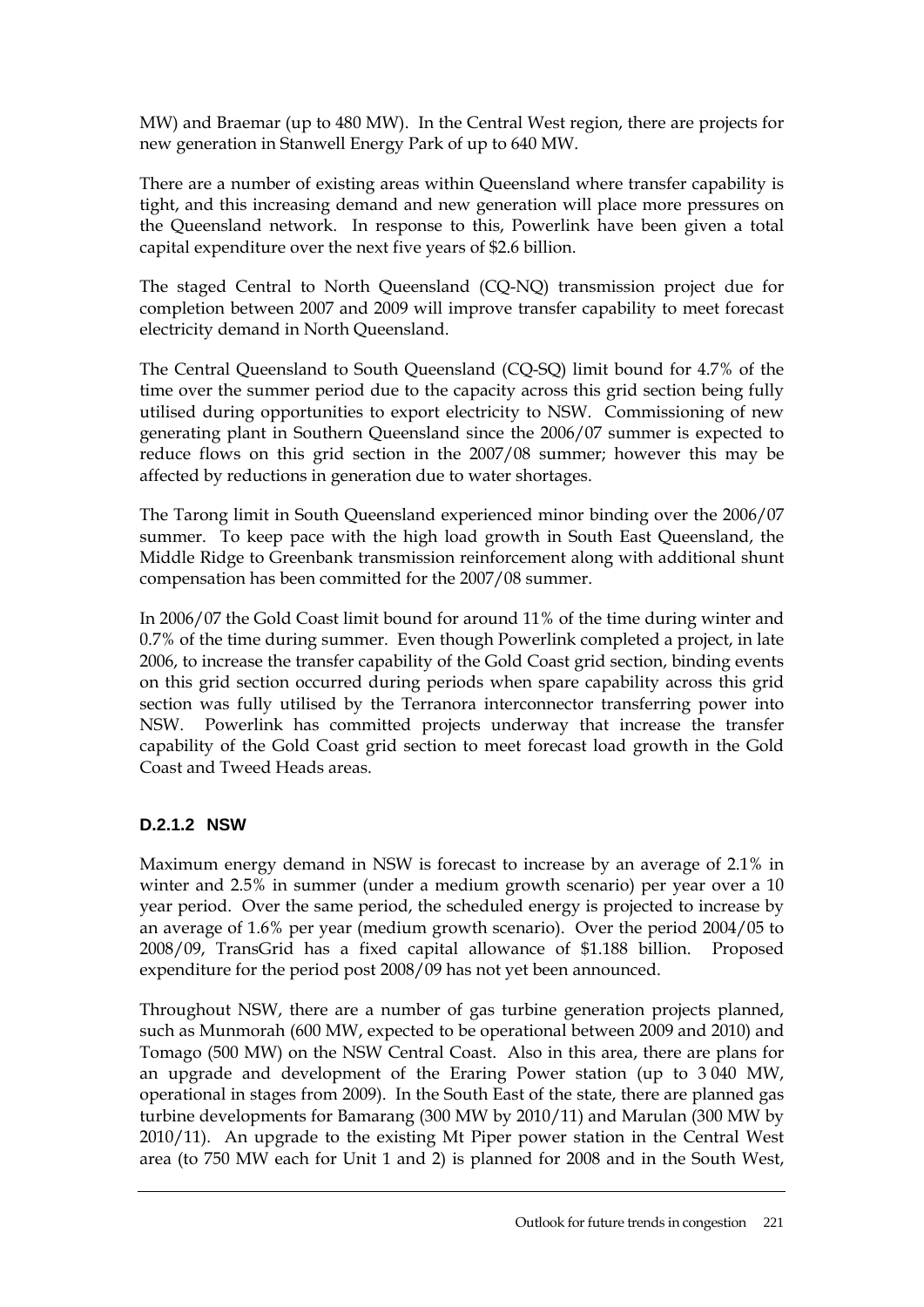there is a proposal for a gas fired plant at Uranquinty (640 MW, by summer 2008/09).

TransGrid are proposing to progressively complete a high capacity ring linking the Sydney, Newcastle and Wollongong load centres with major generating centres located in the Central Coast, Western coalfields and Hunter Valley. To date the Eraring – Kemps Creek 500 kV line has already been developed. TransGrid are currently committed to the process of converting the existing Bayswater – Mt Piper and the Mt Piper – Marulan lines, which presently operate at 330 kV, to operate at their design voltage of 500 kV. For the summer of 2008/09 Transgrid has proposed to develop up to 350 MW of network support capability for the Newcastle-Sydney – Wollongong area.

The mid-north coast area of NSW has a number of current and emerging constraints primarily as a result of population growth and therefore high load growth. TransGrid is proposing a project to relieve this concern. These works are expected to cost around \$62 million and to be completed by mid 2009.

Central Western Sydney is also experiencing high load growth. TransGrid has proposed a new transmission line between Wollar and Wellington to meet this increasing demand. This project is expected to cost \$30 million and could be completed by 2010.

# **D.2.1.3 Victoria**

In Victoria, maximum energy demand is forecast to increase by an average of 0.8% in winter and 1.8% in summer (under a medium growth scenario) per year over a 10 year period. Over the same period, the scheduled energy is projected to increase by an average of 1.0% per year (medium growth scenario). SP AusNet proposes that its capital expenditure for the 2008/09 to 2013/14 period will be \$928 million. A final decision by the AER regarding this proposal has not yet been made.

There are three major generation projects planned for this region. In the Northern corridor a 130 MW hydro station is planned for the Kiewa area. In the Eastern corridor, an upgrade to the Loy Yang A station is planned and will result in increases up to 100 MW. In the South West corridor, a 1 000 MW gas-fired station is planned near Mortlake.

To support load growth in and around the Melbourne metropolitan area, VENCorp has committed projects underway which will improve the reliability of supply to this region. In its 2007 APR, VENCorp indicated that the committed development of the South Morang Terminal station (expected to be completed early 2009) would help to meet these requirements.

There are a number of constraints that can occur in the Northern corridor, which comprises the Victorian side of the Victoria to Snowy-NSW interconnection. However, in the 2007 APR, VENCorp states that the market benefits associated with the management of the constraint over the next 5 years are insufficient to justify augmentation. Though not yet formally proposed, VENCorp has identified options,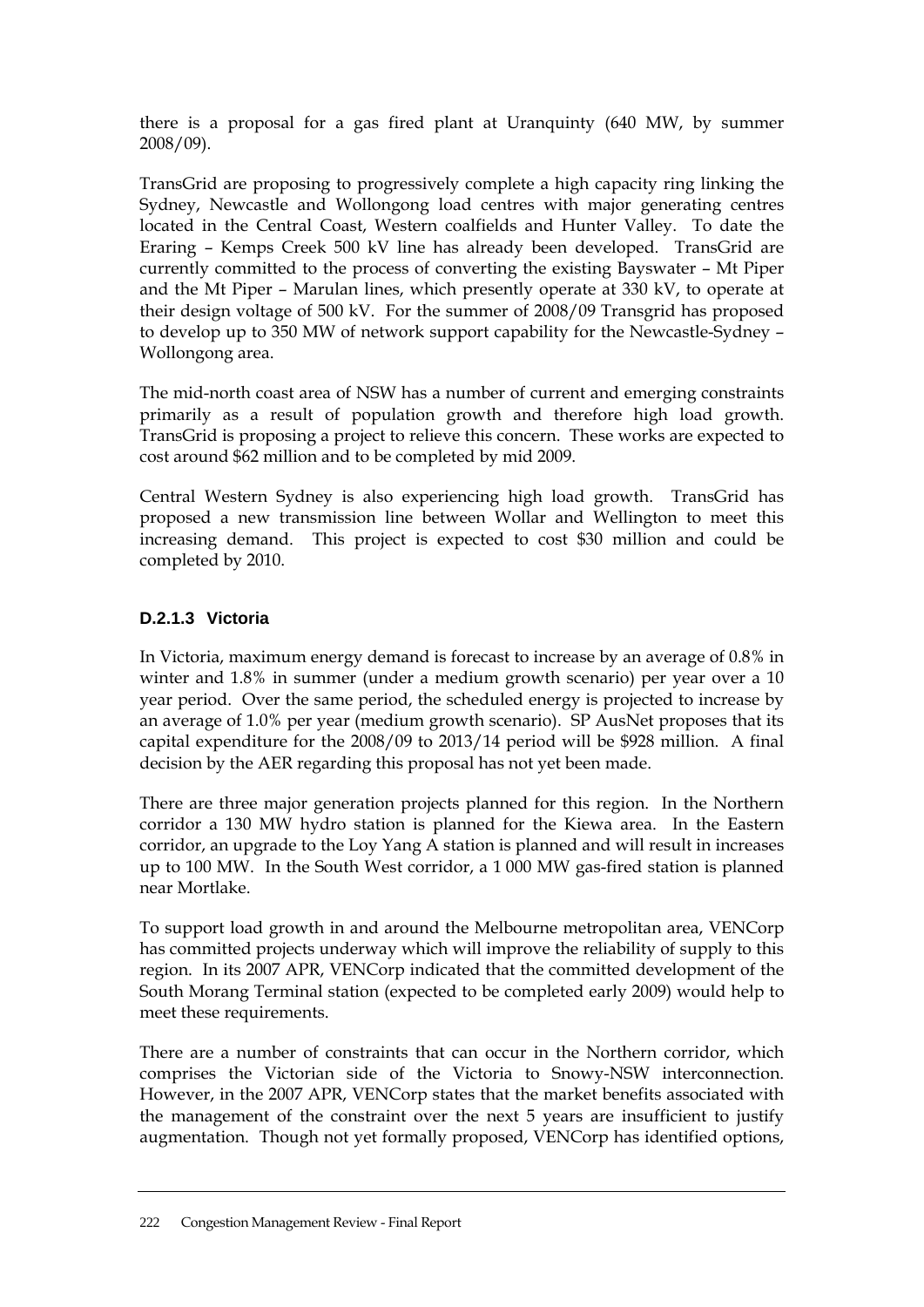such as line up-rating, new transmission lines or wind monitoring schemes, that may become justifiable in the longer term (between 6 and 10 years).

In the Greater Melbourne and Geelong areas, there are a number of smaller constraints as a result of transmission element outages, increased load and changes to generation. In the short term, VENCorp is seeking to economically manage these risks, at least until approximately 2011/12.

Throughout regional Victoria, there are a number of constraints as a result of transmission element outages, high load and bulk power transfer. However, VENCorp states that the market benefits from the alleviation options, such as line up-rating, are insufficient to justify augmentation and that they believe the constraints can be economically managed for the next 4 to 5 years.

# **D.2.1.4 South Australia**

 $\overline{a}$ 

Maximum energy demand in South Australia is forecast to increase by an average of 1.8% in winter and 2.1% in summer (under a medium growth scenario) per year over a 10 year period. Over the same period, the scheduled energy is projected to increase by an average of 1.5% per year (medium growth scenario). Over the next five years, ElectraNet has forecast a capital requirement of \$778.1 million. Growth in demand is driving the need for significant transmission investment to meet mandated reliability standards specified in the Rules and the Electricity Transmission Code (ETC).<sup>[324](#page-4-0)</sup> A final decision by the AER regarding this proposal has not yet been made.

There are a number of conventional generation projects under consideration in South Australia. The most advanced of these is the 120 MW gas-fired power station announced recently by Origin Energy for construction adjacent to Quarantine Power Station on Torrens Island, which is expected to be operational prior to the 2008/09 summer.

Three new wind farms are currently being built in the State: Lake Bonney Stage 2, the Bluff at Hallett, and Snowtown. These wind farms are all at various stages of construction and, when complete towards the end of 2008, will lift the total wind capacity in the State to 742 MW.

While still a net importer of electricity, South Australia has imported less, and exported more electricity than ever before over the 2006/07 year. Increasing volumes of wind energy and higher interstate forward contract prices, the latter as a result of capacity risks associated with the drought, are the two primary causes of the change in import/export balance.

<span id="page-4-0"></span><sup>324</sup> New reliability standards resulting from a recent review of the ETC by state regulator ESCOSA also require additional investment. For example, the mandated reinforcement of the Adelaide CBD is expected to cost approximately \$138 million during the forthcoming regulatory period. This is a major project and the most significant single reason for the higher capital expenditure requirement in the forecast period (there has been no project of this significance or magnitude in the current regulatory period).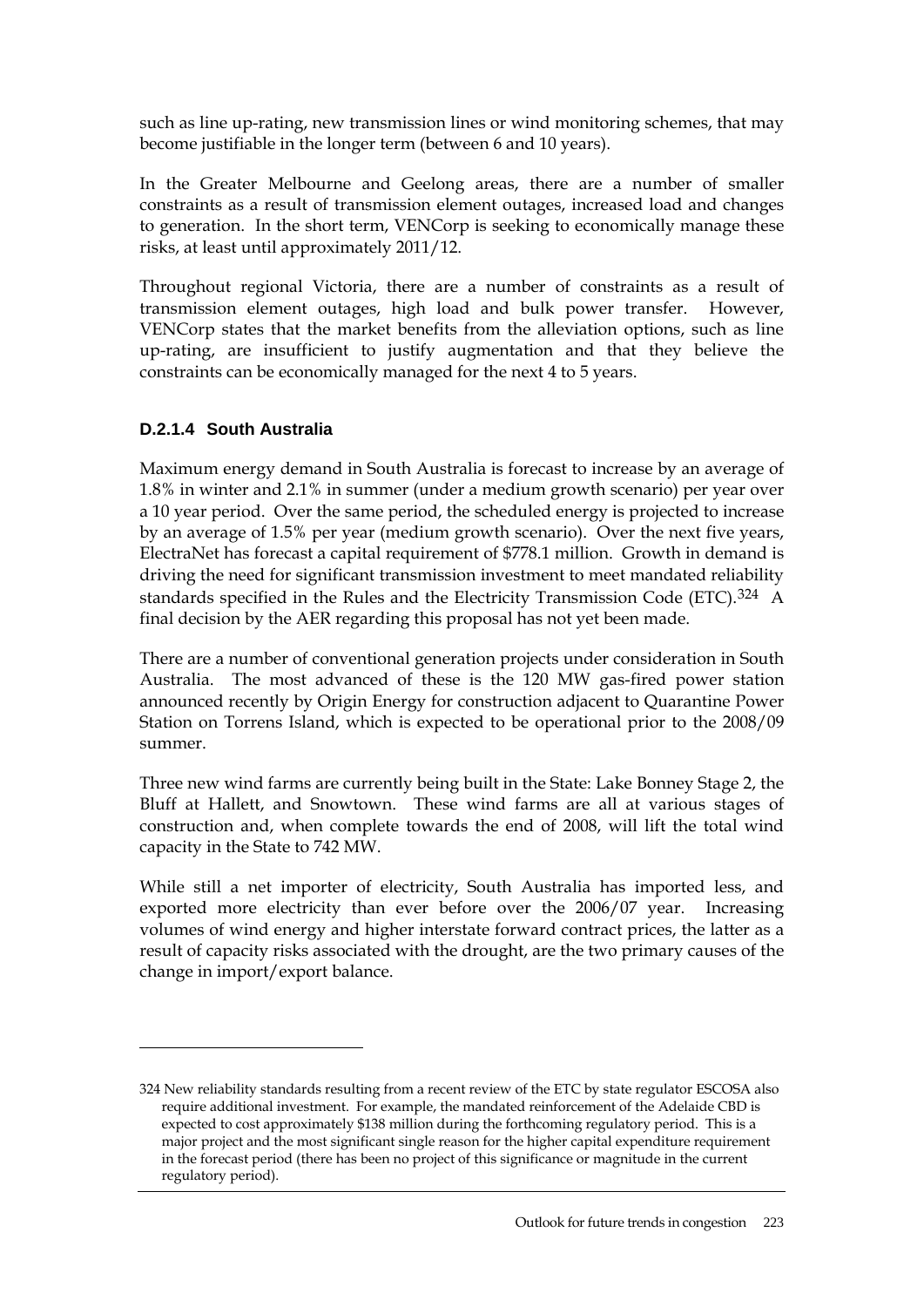## **D.2.1.5 Tasmania**

In Tasmania, maximum energy demand is forecast to increase by an average of 1.5% in winter and 1.6% summer (under a medium growth scenario) per year over a 10 year period. Over the same period, the scheduled energy is projected to increase by an average of 1.6% per year (medium growth scenario). Transend has a fixed capital expenditure allowance of \$306.8 million for the five and a half year period 2004 to 2008/09. The major capital expenditure project for this period is the works being completed in the south of the state, including the Waddamana and Risdon Vale line (see below), estimated to cost \$55 million. Proposed expenditure for the period post 2008/09 has not yet been announced. In the recent SOO[325](#page-5-0), NEMMCO noted that there were no new generation projects planned for Tasmania.

The most common constraint in the Tasmanian region is that of thermal constraints. To alleviate this problem, Transend use real time measurements to give dynamic real time line ratings.

One of the major problems in the Tasmanian region is the high demand in the Hobart area. This problem has previously been managed by using a number of NSAs. A major project currently being undertaken by Transend is that of the replacement of the existing transmission line between Waddamana and Risdon Vale with a new higher capacity line to improve power supply to Hobart and Southern Tasmania. This project is due for completion mid 2009. This project will lessen the need for the use of NSAs to meet demand in the south.

# **D.2.2 Inter-regional transfer conditions**

# **D.2.2.1 Queensland—NSW (QNI and Directlink)**

It is recognised that the current transfers of 500 MW north and about 1 100 MW south on QNI will be impacted by the imminent opening of Kogan North Power station, with NSW exports being reduced.

The commissioning of the NSW 500 kV ring upgrade should help to relieve congestion on QNI through increasing capability in the Northern NSW network.

A QNI upgrade is expected to improve reliability in both states, enable higher interchange when the supply/demand balance is tightening, and reduce the occurrence and size of constraints on QNI. Options being considered range from line series compensation and voltage support at a cost of \$100-\$120 million with a 300- 400 MW increase in capacity to new line development at a cost of \$600-\$800 million and a capacity increase of up to 1 000 MW.

In its APR,[326](#page-5-1) Powerlink says it expects that studies on the possible augmentation of the QNI interconnector will have progressed to the stage where Powerlink and

<span id="page-5-1"></span><span id="page-5-0"></span><sup>325</sup> NEMMCO, Statement of Opportunities for the National Electricity Market, October 2006. 326 Powerlink, Annual Planning Report, 2006.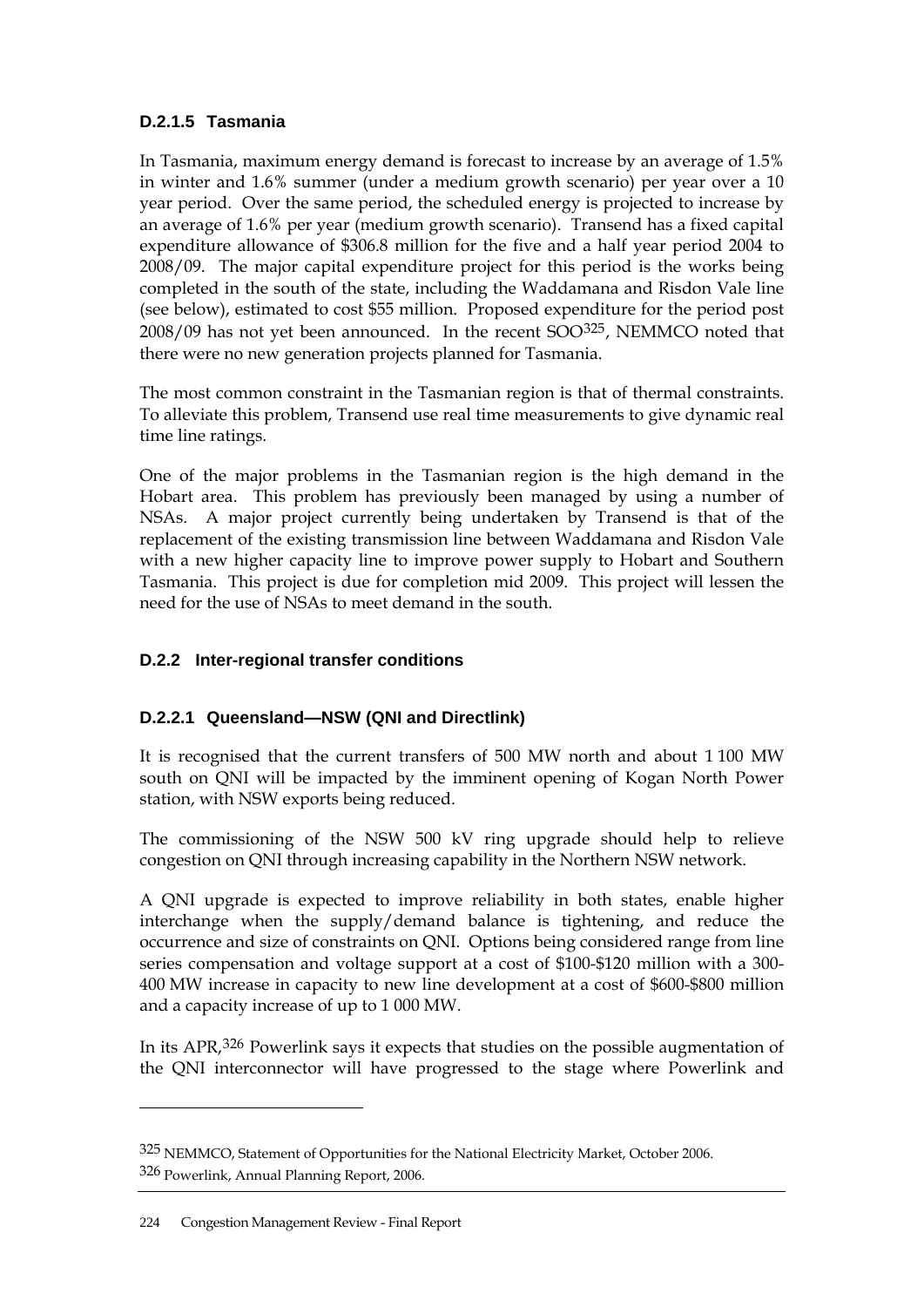TransGrid will report the outcomes of the detailed technical and economic studies within the later part of this year. Currently the optimal timing for the QNI upgrade is 2011 (compared to the 2009 timing indicated by earlier pre-feasibility studies). Commitment of additional new generation in NSW (or further south) may further defer the timing of a QNI upgrade. Conversely, the commitment of new generation within Queensland may bring forward the optimum upgrade timing.

# **D.2.2.2 Snowy—NSW**

The transfer limit on the Snowy to NSW interconnector was increased by 200 MW during daylight hours in January to April. This increase is the result of a NSA put in place by Snowy Hydro, industrial loads, and Transgrid. This arrangement is an Automated Control scheme whereby loads and generation can be rapidly offloaded in the event of a trip in a transmission line making up the Snowy to NSW interconnector.[327](#page-6-0) This should help to relieve the increasing congestion on the flow northwards from Snowy.

# **D.2.2.3 Victoria—Snowy**

 $\overline{a}$ 

VENCorp has recently committed to an augmentation of the South Morang terminal station. These works at South Morang will improve Victorian export transfer capability hence improving flows between the Victorian, South Australian and Snowy regions. Work is currently being undertaken to develop the South Morang Terminal Station including the establishment of a switchyard and the installation of two transformers. This work will see the transfer of load from Thomastown terminal and Somerton power station. This project will help to meet Melbourne's long term supply requirements and is planned for completion early in 2009.

In the 2007 APR, VENCorp indicated that there was no justifiable solution to the loading on the Dederang – South Morang line in the short term (i.e. 5 year outlook). While options exist to solve this problem, such as the uprating of the lines or the installation of a third line between Dederang and South Morang, the market benefits associated with these options are insufficient to justify augmentation. VENCorp believes that the system normal constraints associated with this line can be economically managed until at least 2011/12.

<span id="page-6-0"></span><sup>327</sup> NEMMCO Communication No. 2356 – Change in SNOWY1 Interconnector Transfer Limit.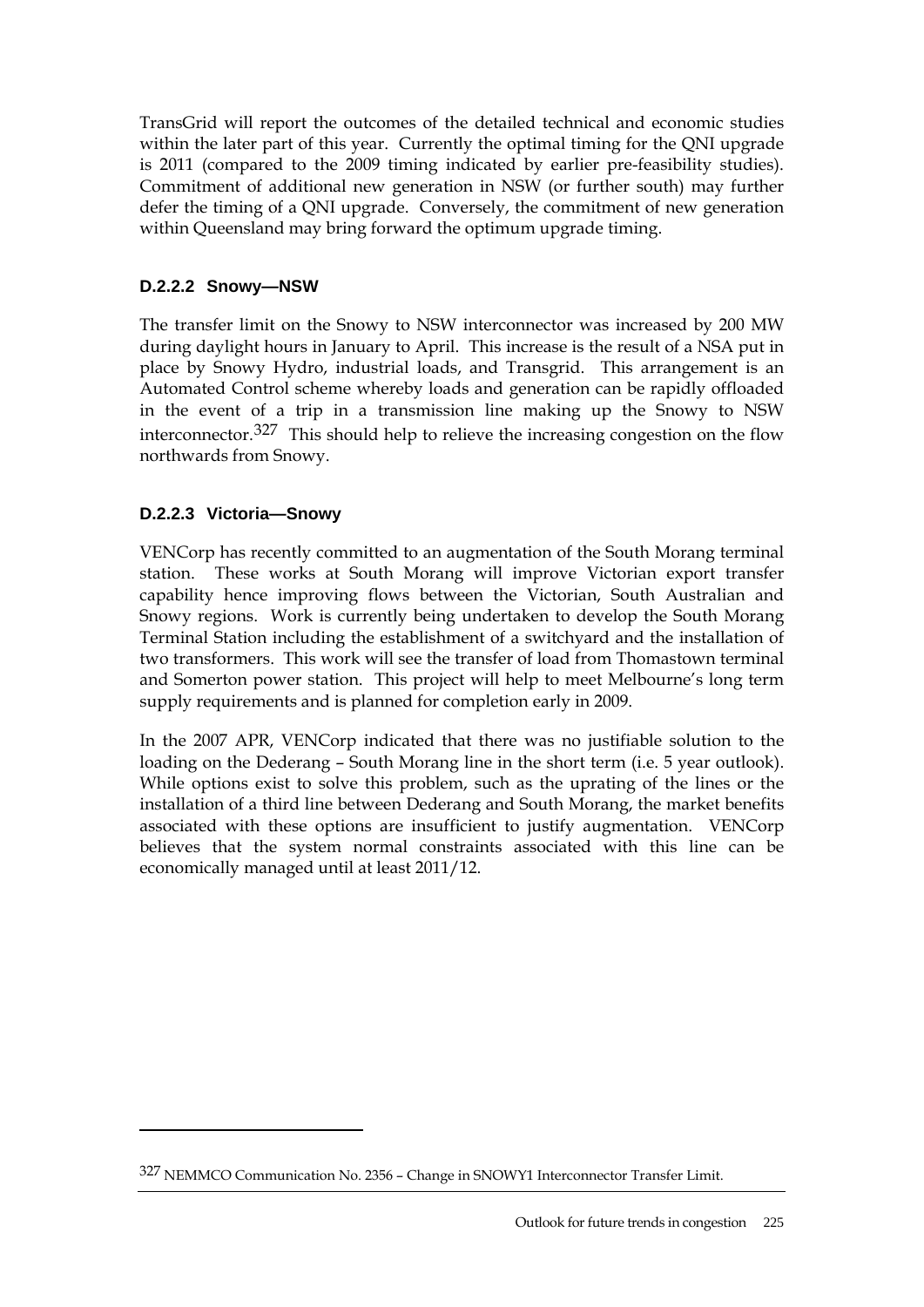# <span id="page-7-0"></span>**D.3 Wind farm generation**

The amount of intermittent generation participating in the NEM has grown rapidly over the last few years, particularly wind farm development in South Australia. This trend is expected to continue, supported by the financial incentives made available through various government renewable energy initiatives. The increasing penetration of intermittent generation affects NEMMCO's ability to efficiently manage power system security, and hence can influence the incidence of binding constraints in the NEM. Evidence suggests that the wind farm development in South Australia has lead to increased binding on the Heywood Interconnector.

Since the start of the NEM all generation with an intermittent output has been able to be classified as non-scheduled under the Rules. Non-scheduled generation is hence exempted from control by NEMMCO's central dispatch, on the basis that its electrical output cannot be controlled "on demand" as its available energy source is inherently uncontrollable. Non-scheduled generation therefore effectively has firm network access and dispatch priority over scheduled generation unless and until directed by NEMMCO or its agents to operate otherwise. This leads to the risk of non-scheduled generation overloading a network element. To mitigate against this risk of violating network limits, NEMMCO may be required to increase the operating margin for network limits in order to create more spare transfer capacity. This will reduce the allowed flow on the network limit which will increase the probability of the constraint binding.[328](#page-7-1)

At the moment, wind farms with an aggregate nameplate rating of  $\geq 30$  MW accounted for 611 MW of the total installed wind farm generation in the NEM, with 388 MW in South Australia, 83 MW in Victoria, and 140 MW in Tasmania.

In addition there is a further 5 185 MW of significant wind farm generation across the NEM that is either under construction, with or seeking planning approvals or subject to feasibility studies, as follows:

- South Australia: 344 MW under construction, 610 MW with planning approval, and 890 MW in feasibility stages (total 1 844 MW);
- Victoria: 357 MW under construction, 725 MW with or seeking planning approval, and 667 MW in feasibility stages (total 1 749 MW);
- Tasmania: 130 MW with planning approval, and 190 MW in feasibility stages (total 320 MW);
- NSW: 581 MW with or seeking planning approval, and 515 MW in feasibility stages (total 1 096 MW); and
- Queensland: 124 MW with planning approval and 52 MW in feasibility stages (total 176 MW).

<span id="page-7-1"></span><sup>328</sup> Network operating margins are generally implemented as a static value on the RHS of the constraint equation, and apply at all times that the relevant network constraint equation is invoked.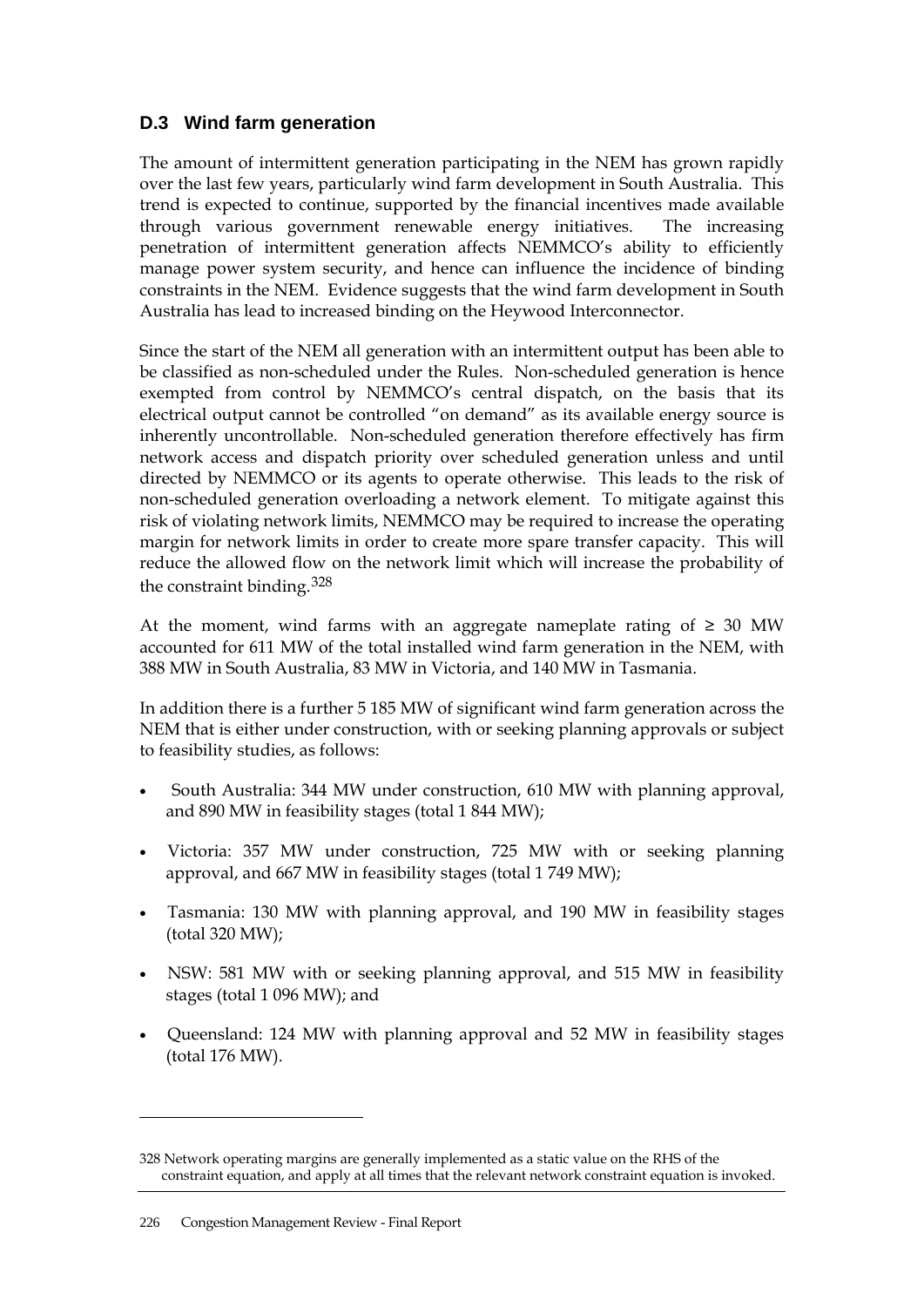In South Australia alone, the currently installed plus future committed wind farm projects (those under construction or with planning approvals) would amount to a total installed capacity of 1 342 MW, or around 40% of the total South Australian generating capacity of 3 260 MW assumed available for summer 2006/07.

Generation from wind farm developments is likely to have a significant and growing influence over the operation of the NEM in the foreseeable future, and is therefore likely to have an increasing influence on the level of binding constraints in the NEM.

However, the market is aware of these issues. On 23 April 2007, we received a Rule change proposal from NEMMCO that attempted to address the problems of intermittent generation on network limits. The Rule change proposal sought to require significant intermittent generators (such as wind farms) to participate in the central dispatch and Projected Assessment of System Adequacy (PASA) processes, and limit their output at times when that output would otherwise violate secure network limits.

In its Rule change proposal, NEMMCO presented evidence on the incidence on binding network constraints equations involving significant intermittent generation for the six month period from 1 March 2006 to 31 August 2006 in the South East area of South Australia. NEMMCO concluded that in this area, wind farm generation has materially contributed toward the MW amount of network congestion in that area, resulting in constraining off interconnector flows into South Australia and (to a lesser extent) constraining off local scheduled generation involved in those constraints.

On 1 May 2008, we published our final Rule determination on this proposal and made the *National Electricity Amendment (Central Dispatch and Integration of Wind and Other Intermittent Generation) Rule 2008 No. 2*. Scheduled 1 of the Rule commenced on 1 May 2008. Scheduled 2 of the Rule will commence on 31 March 2009.

In making this final Rule determination, we largely adopted NEMMCO's proposal with some modifications to simplify the Rules applying to intermittent generators to reduce the regulatory and compliance costs on those generators. The key elements of the Rule as made are to:

- require new intermittent generators to register under the new classification of Semi-Scheduled Generator;
- require Semi-Scheduled Generators to participate in the central dispatch process, including submitting offers and limiting their output to below a dispatch level whenever the generation is limited by the central dispatch process; and
- include grandfathering provisions for intermittent generators registered at the date the final Rule determination is published and projects considered committed at 1 January 2008.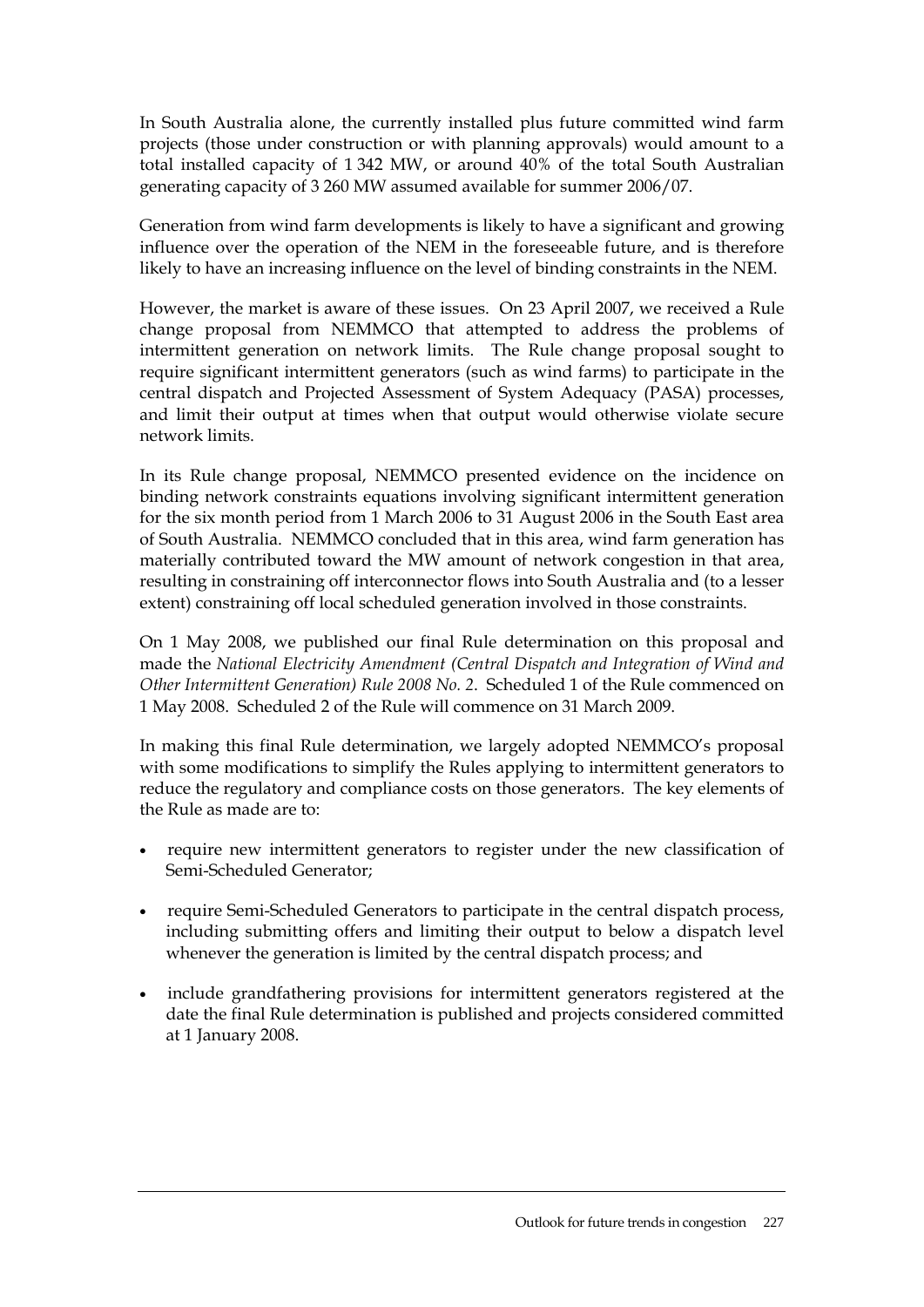# <span id="page-9-0"></span>**D.4 Australian policy response to climate change**

Australia is investigating how it can best respond and adapt to climate change. The following sections summarise what Australia's climate change policy objective is, why it is important, and how it intends to meet the objective.

# **D.4.1 What is the climate change policy objective?**

The policy objective is for Australia to respond effectively to the consequences of climate change (or an enhanced greenhouse effect) by implementing a mixture of mitigation and adaptation strategies along with international collaborative efforts.

# **D.4.2 Why is this objective important?**

Among the developed world, Australia is one of the most vulnerable to the impacts of climate change. This reflects Australia's already variable climate, poor soils, vulnerable ecosystems and high proportion of population living in coastal areas. Thus the potential impacts of climate change and the need to develop appropriate adaptation strategies are now important considerations in the context of national, state and local government responses to the issue.

According to the federal government, there is little doubt that Australia will face some degree of climate change over the next 30 to 50 years irrespective of global or local efforts to reduce greenhouse emissions. The scale of that change, and the way it will be manifested in different regions is less certain, but climate models can illustrate possible effects.[329](#page-9-1)

Climate change will alter climatic variables such as mean temperature and the likelihood of extreme climactic events. The climate change variables may directly or indirectly impact upon government and business. The risks (both the likelihood of occurrence and the extent of consequences) need to be strategically managed to successfully adapt to the impacts of climate change.

The Australian government's view is that the cost to business for failing to act will be far greater than if responsible action is taken now.

## **D.4.3 How will this policy be implemented?**

The Australian government proposes three pillars in climate change policy- helping to shape an international solution, reducing Australia's emissions, and adapting to the climate change we cannot avoid.[330](#page-9-2)

<span id="page-9-1"></span><sup>329</sup> Australian Greenhouse Office, Department of the Environment and Heritage, Climate Change: Risk and Vulnerability, Promoting an Efficient Adaptation Response in Australia - Final Report, March 2005.

<span id="page-9-2"></span><sup>330</sup> Senator Hon Penny Wong, It's official- Australia is now part of the Kyoto Protocol, 11 March 2008.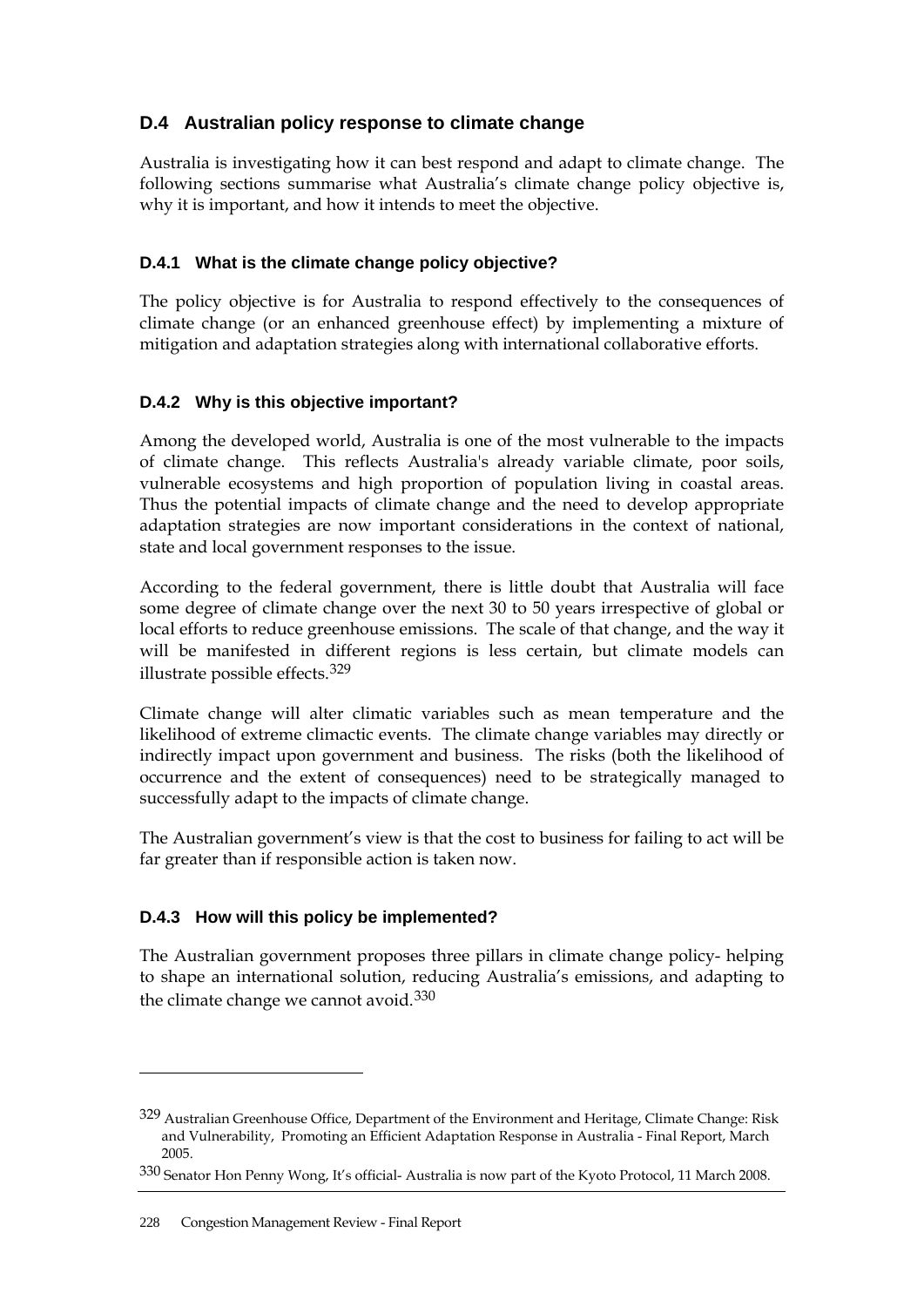To achieve the policy objectives, the Australian government has committed to the following:[331](#page-10-0)

- to reduce emissions to 60 per cent of 2000 levels by 2050;
- implementing a comprehensive emissions trading scheme by 2010;
- setting a 20 per cent renewable energy target by 2020; investing in research and development of low-emissions technologies;
- helping households and businesses to use energy more wisely; and
- managing land to reduce emissions.

The Australian government intends to use a market mechanism to lower emissions at the lowest cost to the economy and to households

The Australian government proposes to devise measures to assist households, particularly low-income households to adjust to the impact of carbon prices.

## **D.4.3.1 What is the Garnaut Climate Change Review?**

On 30 April 2007, the Australia's State and Territory Governments commissioned Professor Ross Garnaut to conduct an independent study on climate change (the Garnaut Review). In January 2008, the Prime Minister of Australia confirmed the Commonwealth Government's participation in the Garnaut Review.

The Terms of Reference requested Professor Garnaut to report on:[332](#page-10-1)

- 1. the likely effect of human induced climate change on Australia's economy, environment, and water resources in the absence of effective national and international efforts to substantially cut greenhouse gas emissions;
- 2. the possible ameliorating effects of international policy reform on climate change, and the costs and benefits of various international and Australian policy interventions on Australian economic activity;
- 3. the role that Australia can play in the development and implementation of effective international policies on climate change; and
- 4. in the light of 1 to 3, recommend medium to long-term policy options for Australia, and the time path for their implementation which, taking the costs and benefits of domestic and international policies on climate change into account, will produce the best possible outcomes for Australia. In making these recommendations, the Review will consider policies that: mitigate climate change, reduce the costs of adjustment to climate change (including through the

<span id="page-10-0"></span><sup>331</sup> www.climatechange.gov.au

<span id="page-10-1"></span><sup>332</sup> Garnaut Climate Change Review, Terms of Reference, 30 April 2007. Available: <http://www.garnautreview.org.au/CA25734E0016A131/pages/about>.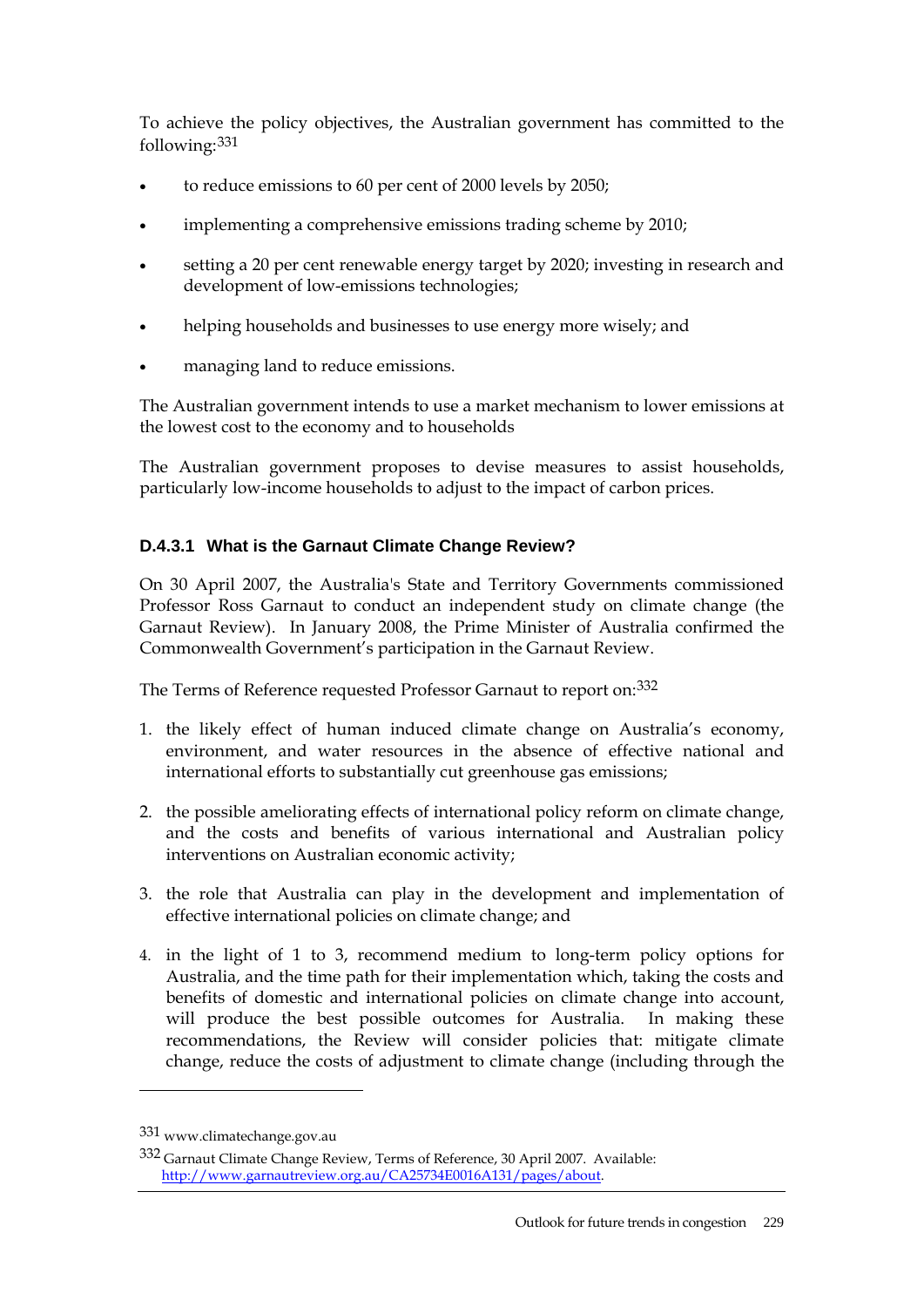acceleration of technological change in supply and use of energy), and reduce any adverse effects of climate change and mitigating policy responses on Australian incomes.

The Garnaut Review final report is due on 30 September 2008.

#### **Interim Report – February 2008**

In his February 2008 Interim Report, Professor Garnaut stated that mainstream scientific opinion and the Garnaut Review's own work:

suggest that the world is moving towards high risks of dangerous climate change more rapidly than has generally been understood. This makes mitigation more urgent and more costly.[333](#page-11-0)

Australia must start to put in place effective policies to achieve major reductions in emissions. Professor Garnaut places an ETS at the centre of an Australian emissions mitigation strategy.[334](#page-11-1) An ETS places a cap on total emissions, issues permits for those emissions, requires participants to hold permits for any generated emissions, and allows trading of permits.

## **D.4.4 What are the emissions mitigation strategies?**

The Australian government proposes to implement an emissions trading scheme to commence in 2010. Emission trading will place a limit or "cap" on the emissions allowed to be produced.

Australia signed the Kyoto Protocol in December 2007 and it would take effect on March 2008. Under Kyoto, Australia is obliged to limit its greenhouse gas emissions in 2008/12 to 108 per cent of its emissions in 1990.

According to a report titled "Tracking to the Kyoto Target", by 2020, Australia's emissions will be 120 per cent of 1990 levels. That is a reduction of 38 million tonnes on the 2006 forecast of 127 per cent.

## **D.4.4.1 Mandatory Renewable Energy Target (MRET)**

To help ensure the Government achieves its goal of a 20 per cent share for renewable energy in Australia's electricity supply by 2020, the Government committed to increasing the MRET from 9 500 gigawatt-hours to 45 000 gigawatt-hours in 2020.[335](#page-11-2)

<span id="page-11-0"></span><sup>333</sup> Professor Ross Garnaut, Interim Report to the Commonwealth, State and Territory Governments of Australia(Interim Report), Garnaut Climate Change Review, February 2008, p.4. Available: [www.garnautreview.org.au](http://www.garnautreview.org.au/).

<span id="page-11-1"></span><sup>334</sup> Garnaut, Interim Report, p.5.

<span id="page-11-2"></span><sup>335</sup> Australian Government, Department of Climate Change, 20% Renewable Energy Target. Available: <http://www.climatechange.gov.au/renewabletarget>.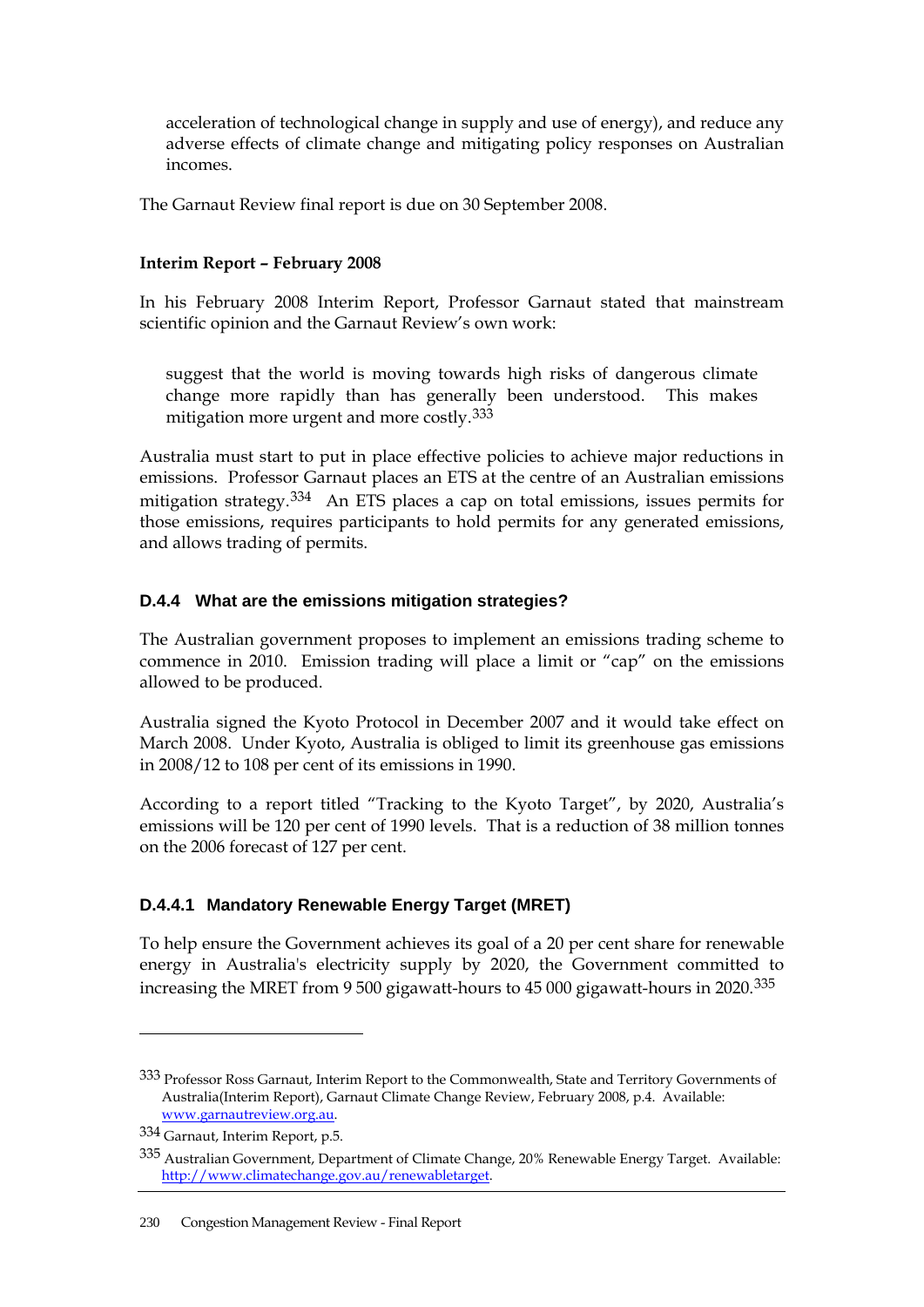The aim of the renewable energy target is to increase the production of renewable energy. Under the target, all electricity retailers and wholesale buyers have a legal liability to contribute towards the generation of additional renewable energy. They are called "liable parties", and meet their legal obligation by acquiring Renewable Energy Certificates (RECs). Each REC represents on MWh of eligible renewable energy.[336](#page-12-0)

The expanded measure will be phased out between 2020 and 2030 as emissions trading matures and prices become sufficient to ensure that an MRET is no longer required to drive deployment of renewable generation technologies.

The *National Greenhouse and Energy Reporting Act 2007* establishes a single, national system for reporting greenhouse gas emissions, abatement actions, and energy consumption and production by corporations from 1 July 2008.[337](#page-12-1)

Australia has a National Carbon Accounting System that accounts for greenhouse gas (carbon dioxide based) emissions from land. It accounts for both greenhouse gas emissions and removals (or sinks).

# **D.4.4.2 Emissions Trading Scheme**

 $\overline{a}$ 

As part of the framework to address climate change, the government is establishing an ETS. The purpose of the ETS is to mitigate climate change by placing a limit on rights to emit greenhouse gases. The limit is to be reduced over time to a level that prevents any net accumulation of greenhouse gases in the atmosphere.

This constraint is imposed by the government creating permits which allow the holder to emit a set amount of greenhouse gases. The government then requires the emitters to hold these permits in order to emit greenhouse gases to the atmosphere. The permit is a tradeable instrument.

The government has indicated that the ETS must be a "cap and trade" scheme, in which total emissions are "capped". Permits are then allocated up to the cap. These permits are then able to be traded and the market will find the most economical way to meet any necessary reductions in greenhouse gases.

## **Emissions Trading Scheme Discussion Paper – March 2008**

In March 2008, Professor Garnaut published an ETS Discussion Paper. It provides a framework to help Governments consider how to develop and deliver an effective Australian ETS.[338](#page-12-1)

<span id="page-12-0"></span><sup>336</sup> Australian Government, Office of the Renewable Energy Regulator, Fact Sheet – Mandatory Renewable Energy Target Overview, February 2008, p.2. Available: [http://www.orer.gov.au/publications/mret-overview.html.](http://www.orer.gov.au/publications/mret-overview.html)

<span id="page-12-1"></span><sup>337</sup> *The National Greenhouse and Energy Reporting Act* 2007. Available: [http://www.climatechange.gov.au/reporting/legislation/index.html.](http://www.climatechange.gov.au/reporting/legislation/index.html)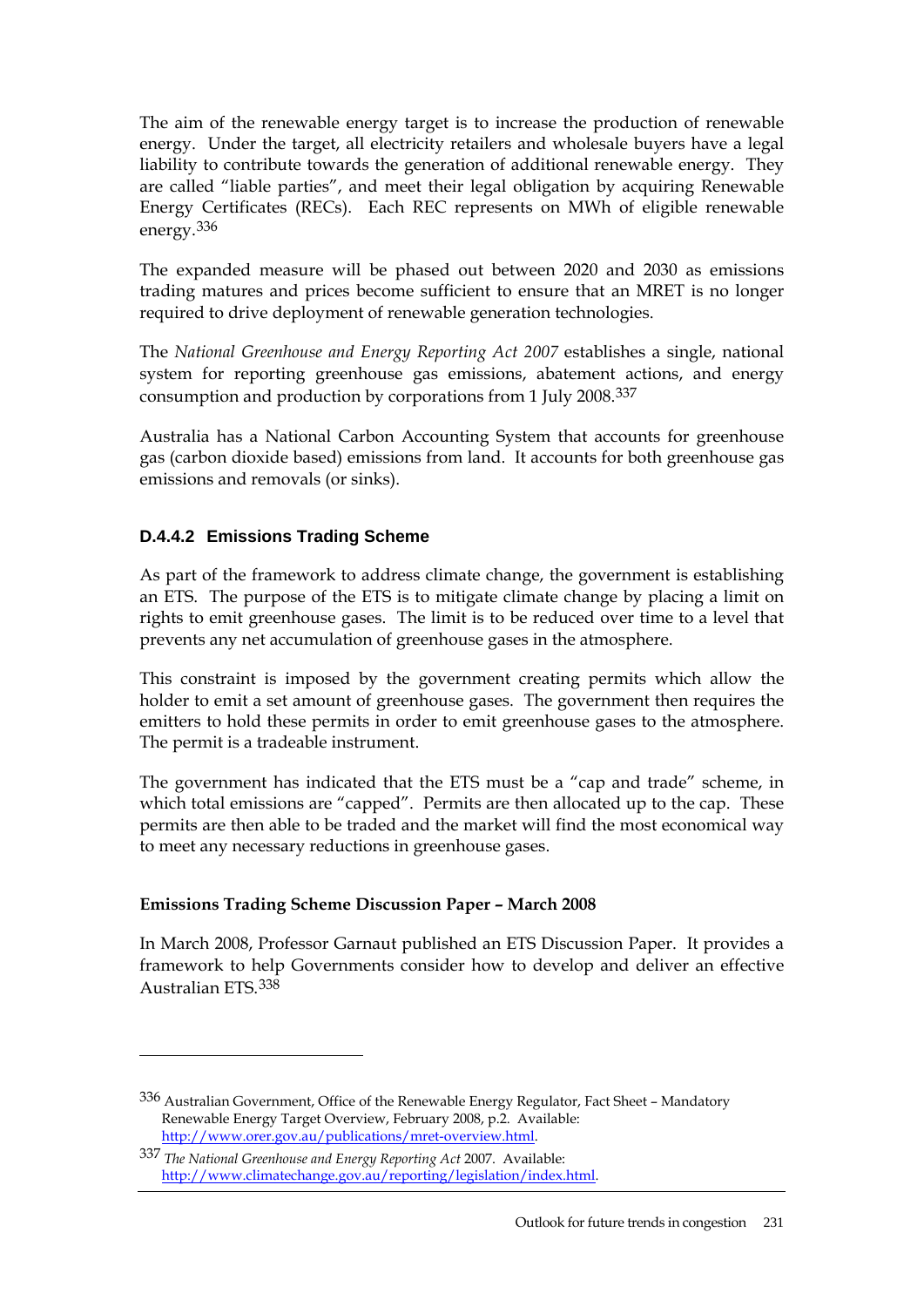The Discussion Paper proposes principles and design features. These included: how to set an emissions limit and vary it over time to align with international agreements; how to allocate permits; what the breadth of the Scheme from the outset should be; and how appropriate an interim support for trade-exposed, emissions-intensive industries would be.

# **D.4.5 Climate Change Adaptation Strategies**

There were a number of greenhouse gas abatement programs initiated by the federal government. These include: improving the efficiency of generation processes, providing funding for the uptake of small scale low-emission technologies, funding for the reduction of coal mine methane and devising a national framework for Australian businesses to report on greenhouse gas emissions.

Energy efficiency initiatives have also been applied to households and communities in relation to appliances and fittings, buildings and houses, encouraging eco-friendly transport options, rebates for solar hot water systems, along with climate education activities.

The government has devised a marketing regime whereby businesses can market their products using a "greenhouse friendly" logo to demonstrate to consumers that their products and services are greenhouse neutral.

There were mitigation and adaptation measures that were the responsibility of government including: local greenhouse action, energy efficiency in government operations, solar cities initiatives.

<sup>338</sup> Garnaut, Emissions Trading Scheme Discussion Paper, Garnaut Climate Change Review, March 2008, p.5. Available at: [www.garnautreview.org.au](http://www.garnautreview.org.au/).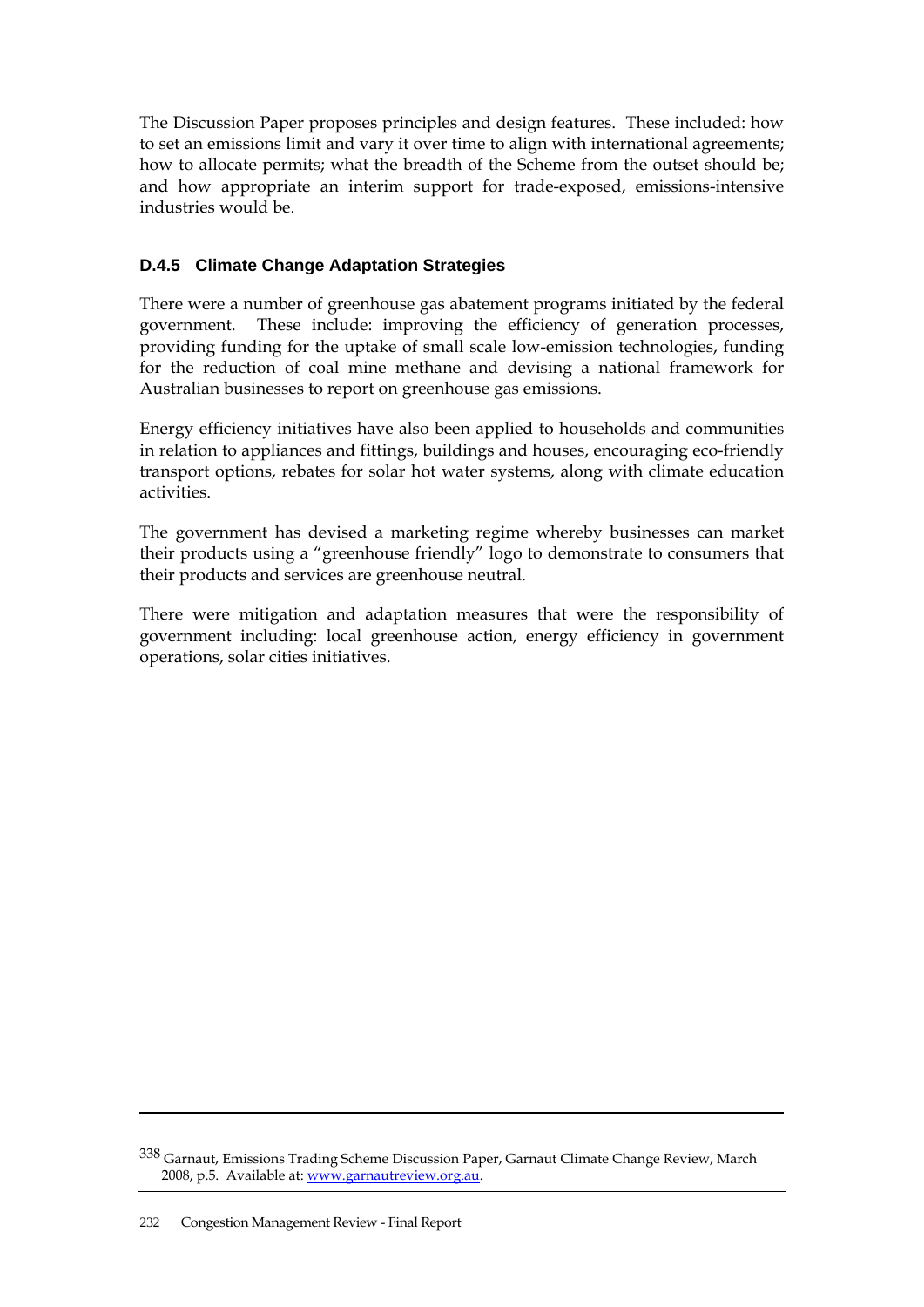# <span id="page-14-0"></span>**D.5 Proposed NEM-wide options addressing dis-orderly bidding**

As discussed throughout this Final Report, while the evidence indicated that the level of congestion had not been significant in the past, the emerging climate change agenda is likely to impact on the prevalence and materiality of congestion in the future.

While these options would not be proportional responses to the past level of congestion in the NEM, there may be scope in the future to consider options proposed by stakeholders during the course of this Review that looked to address the problems arising from congestion. While some stakeholders proposed options that would require substantial changes to the wholesale pricing and settlement arrangements (e.g. the LATIN Group's full CSP/CSC proposal), other stakeholders proposed more moderate solutions to the dis-orderly bidding problem. The disorderly bidding problem is a congestion-related policy challenge arising from the NEM's regional pricing design.

In this light, we present a summary of these proposals put forward in submissions to the Draft Report. We provide a description of the options, identify their characteristics, and present the proponents' reasoning as to why they consider the options would benefit the market.

The views expressed below are the proponents. We do not provide any commentary on or support for any of the proposals.

Before stepping through the various options, in February 2008, we published a framework paper by Gregan and Read on congestion pricing options for the NEM.[339](#page-14-1) This paper set out a generic framework for describing different ways in which network congestion might be reflected in the wholesale pricing and settlement arrangements. All the options presented below can be characterised using that framework.

#### **D.5.1 "Congestion management scheme (without allocating rights)" – group proposal**

A group of generators<sup>[340](#page-14-2)</sup> proposed this scheme late in this Review process.<sup>[341](#page-14-3)</sup> They proposed the scheme as a means of addressing the distorted bidding incentives that the existing settlement process create in the presence of congestion. They consider this distortion is likely to increase with the rapid introduction of significant intermittent generation.

The following sections set out how the proposal is described and motivated by the proponents.

<span id="page-14-1"></span><sup>339</sup> Gregan and Read, Congestion Pricing Option for the Australian National Electricity Market: Overview, February 2008.

<span id="page-14-2"></span><sup>340</sup> The group includes: TRUenergy, International Power, Flinders Power, AGL, and LYMMCO.

<span id="page-14-3"></span><sup>341</sup> TRUenergy, International Power, Flinders Power, AGL, and LYMMCO, Draft Report supplementary submission, Congestion Management Review, 4 April 2008.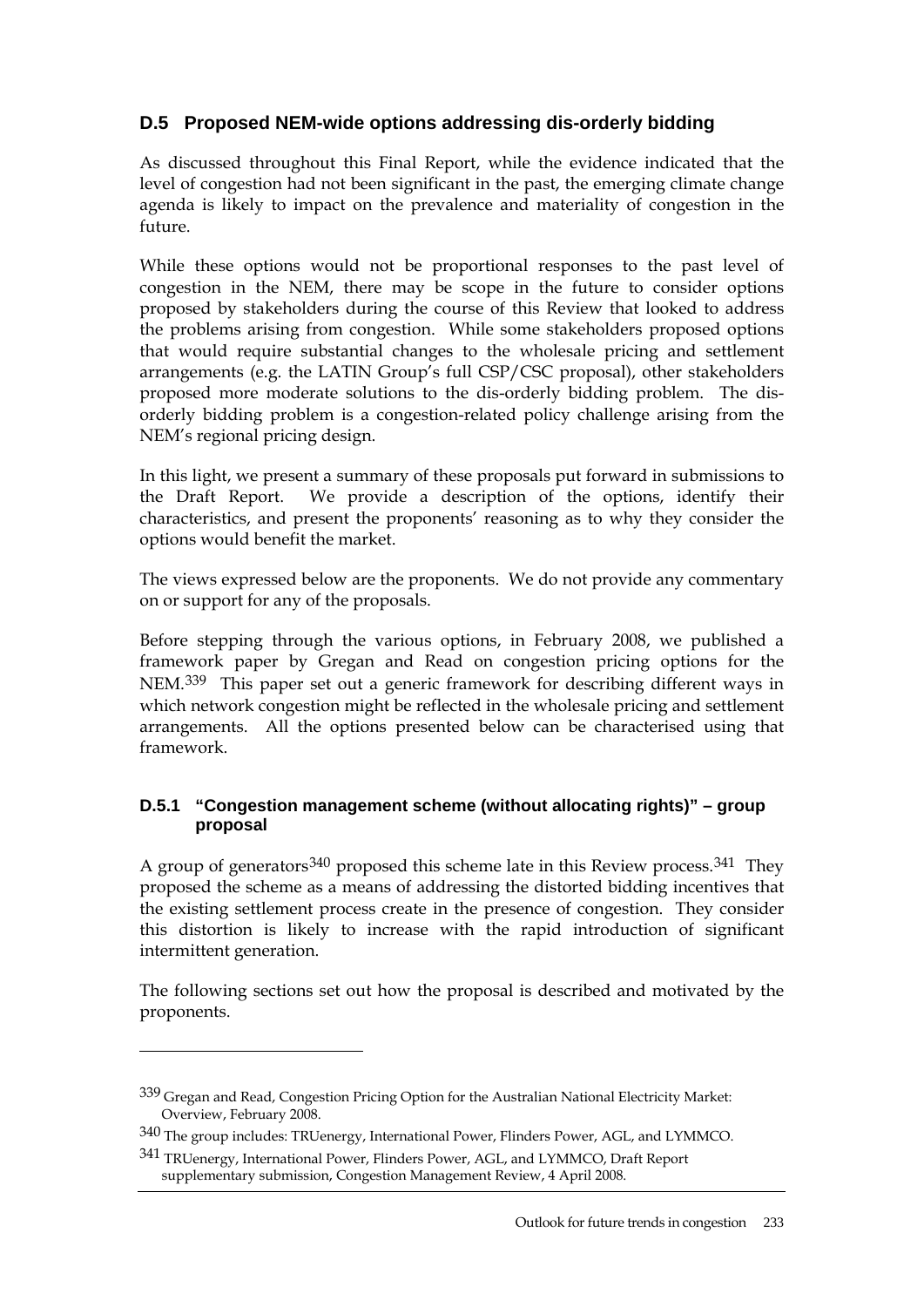# **D.5.1.1 Proposal objective**

The principle objective of this proposal is to provide incentives to generators to bid efficiently by replacing the existing right to settle at the RRN with an alternative right. This has the secondary effect of eliminating the need for market intervention (e.g. clamping) while promoting inter-regional trade. The proposal works within the existing regional market design.

# **D.5.1.2 Proposal description**

The proposal would apply universally to all binding constraints that contain generator terms. There are no prior allocation of rights. Instead, the alternative right to settlement is determined in real time has two components: the first is a share of the capability of the constraint (settlement adjustments sum to zero); and the second is a shared pro-rata based on presented capacity. The adjustment process at settlement is in three steps: the first includes existing regional settlement. The second two steps occur only if there is a binding constraint with a generator term.

The second step effectively brings the total settlement to the "local price".[342](#page-15-0) This removes the "dis-orderly bidding" incentive. The third step effectively brings total settlement to a point such that all generators receive a pro-rata "right" to RRN settlement, plus variations at the local price.<sup>[343](#page-15-1)</sup>

For generators, the shared pro-rata is on the basis of bids; for interconnectors is it on the basis of other limits.

# **D.5.1.3 Proposal characteristics**

According to the proponents, the proposal allows the current dispatch process to work with more efficient bidding incentives; the adjustments are in settlement only. It treats interconnectors and generators equally. This restores inter-regional hedging capacity as well as eliminating the need for NEMMCO intervention in dispatch (e.g. clamping).

The proposal is aimed at improving operational efficiency. It does not distinguish between new generators and existing ones. A new generator can locate in a congested area and will receive an equal share of congestion to existing generators. It therefore does not improve investment locational signals, nor the level of congestion. It does address the symptoms of congestion.

<span id="page-15-0"></span><sup>342</sup> This step is identical to CRA's constraint support pricing (CSP).

<span id="page-15-1"></span><sup>343</sup> This step is equivalent to CRA's constraint support contract (CSC).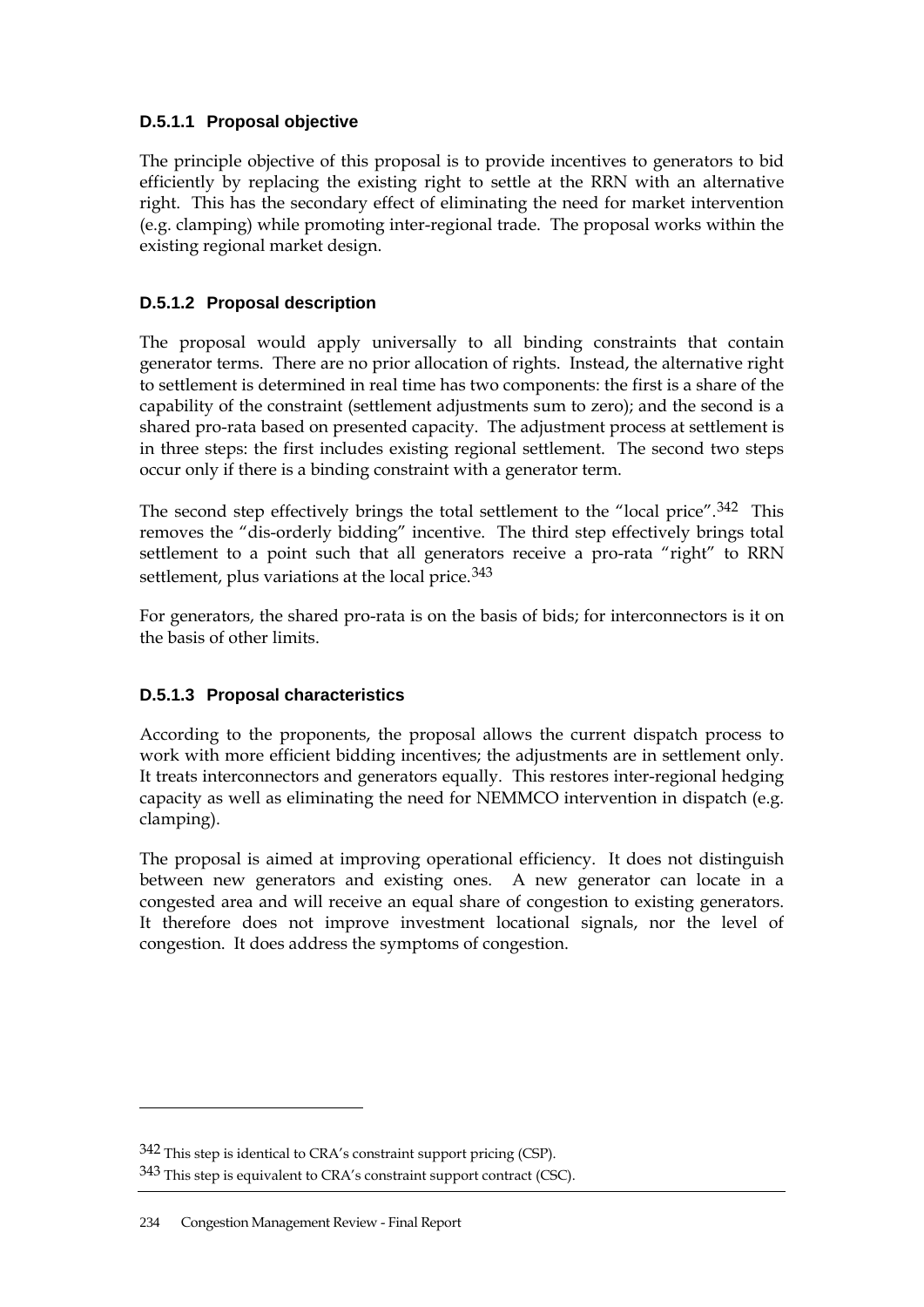# **D.5.1.4 Proposed benefits**

The group of generators cite a number of benefits from the proposal. According to these generators, this proposal would:

- eliminate the incentives for "dis-orderly bidding", allowing efficient operation of a regional market;
- have a low implementation cost, requiring only the development of an additional settlement process;
- fund negative settlement residues arising from inter-regional counter-price flows, thereby eliminating the need for physical intervention in dispatch to manage negative settlement residue accumulation;
- not give priority in dispatch to any participant or groups of participants;
- reduce participant incentives to distort unit dispatch targets, such as ramp rates or "inflexibility";
- not deprive participants of an existing right without equivalent compensation;
- not require an auction or ex-ante allocation of "rights", thereby providing more predictable access to the RRN and improving hedging, both intra and interregionally; and
- assist the AER in measuring congestion as it reveals the true constraint price.

## **D.5.1.5 More detailed design issues**

There are several design issues identified by the group. These include:

- the time interval for the settlement process;
- the derivation of relevant energy quantities;
- the definition of availability for interconnectors;
- a pure constrained-on case; and
- a "mixed constraint" case, where a constraint simultaneously constrains-on and off generators and/or interconnectors.

These issues are discussed in more detail below.

## **Time interval for the settlement process**

The processes under the proposal are purely "mechanical" and are based on dispatch data. It would therefore be convenient to operate the proposal on a dispatch interval basis. This is consistent with the existing settlement arrangements for market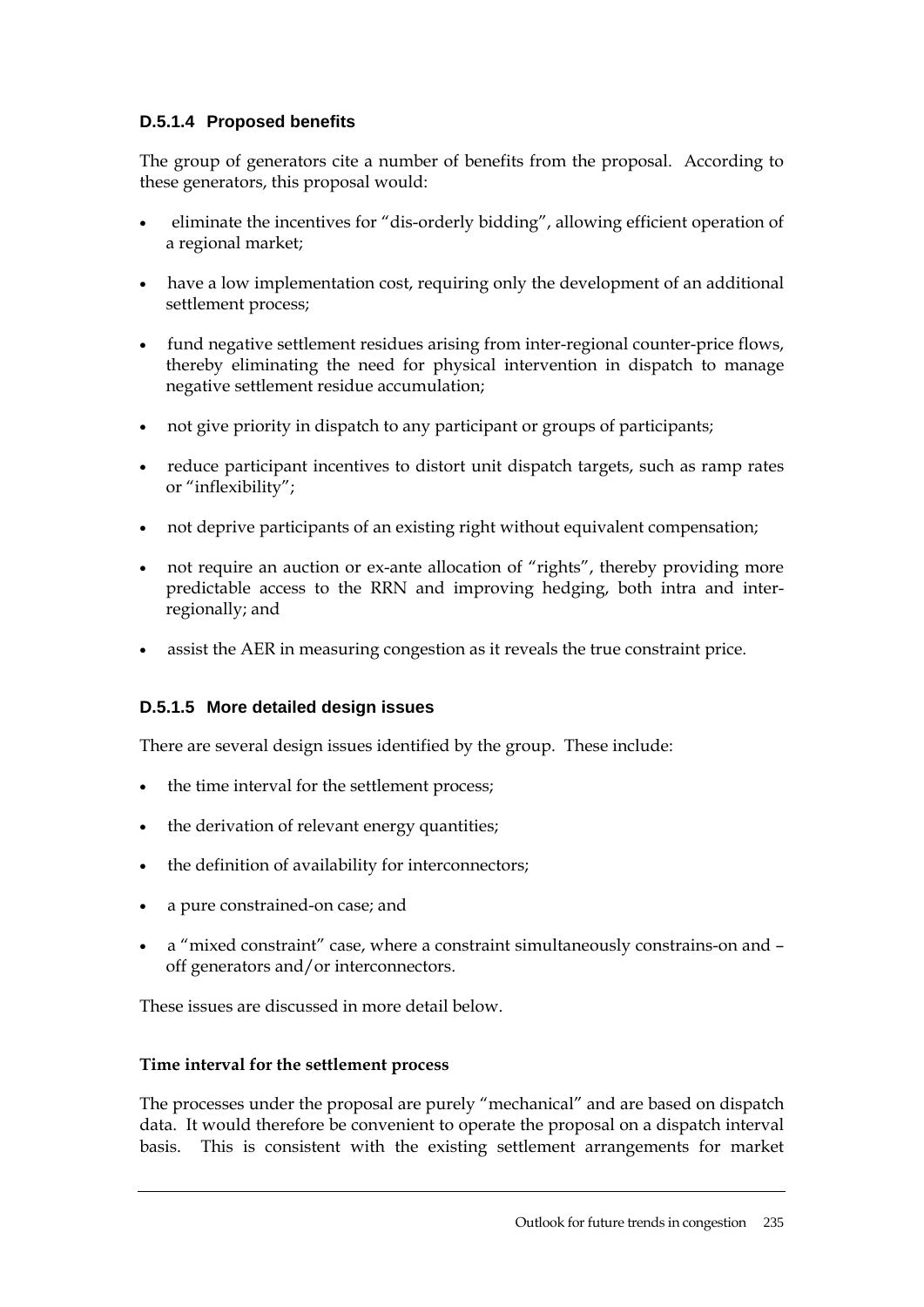ancillary services. The existing 5-minute/30-minute anomaly $344$  remains but the proposal would not make it worse.

#### **Derivation of relevant energy quantities**

Spot prices are calculated as a price at generator terminals, but are settled to the sentout basis, after the internal generator use is deducted. This existing issue in settlement remains in this scheme, but is not made worse. Steps 2 and 3 of the proposal must both use either generated or sent-out energy.

The group recommends the use of sent-out energy. This would be derived from: (1) revenue metered sent out energy for a trading interval (30-minute basis); (2) generated energy for a dispatch interval (5-minute basis) based on beginning and end generated values (as used in dispatch); and (3) the relationship between generated and sent-out energy for each unit for each trading interval.

Using this definition of sent out energy would require a consequential minor change to the definition of RRN share to include this relationship between generated and sent out energy.

#### **Definition of availability for interconnectors**

Under the proposal, there needs to be a definition of availability. For a generator, the availability defines the maximum use of the constrained link that the generator could make, if it out-competed its competitors.

Interconnectors are simultaneously subject to several constraints. Each represents a limit on a different network component. The group proposes that interconnector availability be represented using the most restrictive non-binding constraint. This defines the capability of the interconnector if it out-competed its rival generators and/or interconnectors.

NEMMCO already has a tool to evaluate this.

#### **Pure constrained-on case**

 $\overline{a}$ 

Under the proposal, the incentive for a constrained-on generator to withdraw capacity remains. To resolve this issue, the proposal would incorporate a compensation payment to the constrained-on generator. As a financially-balanced process, i.e. a process equally offsets increased settlement payments to some generators using funds from other generators, this proposal cannot directly supply a constrained-on payment. Instead, the group proposes that under this case, steps 2 and 3 of the adjustment are omitted.

<span id="page-17-0"></span><sup>344</sup> Dispatch is on a 5-minute basis while settlement is on a 30-minute basis. Flows on interconnectors can sometimes change direction within a 30-minute period. When this happens, there may be a disparity between the 5-minute dispatch and 30-minute settlement outcomes.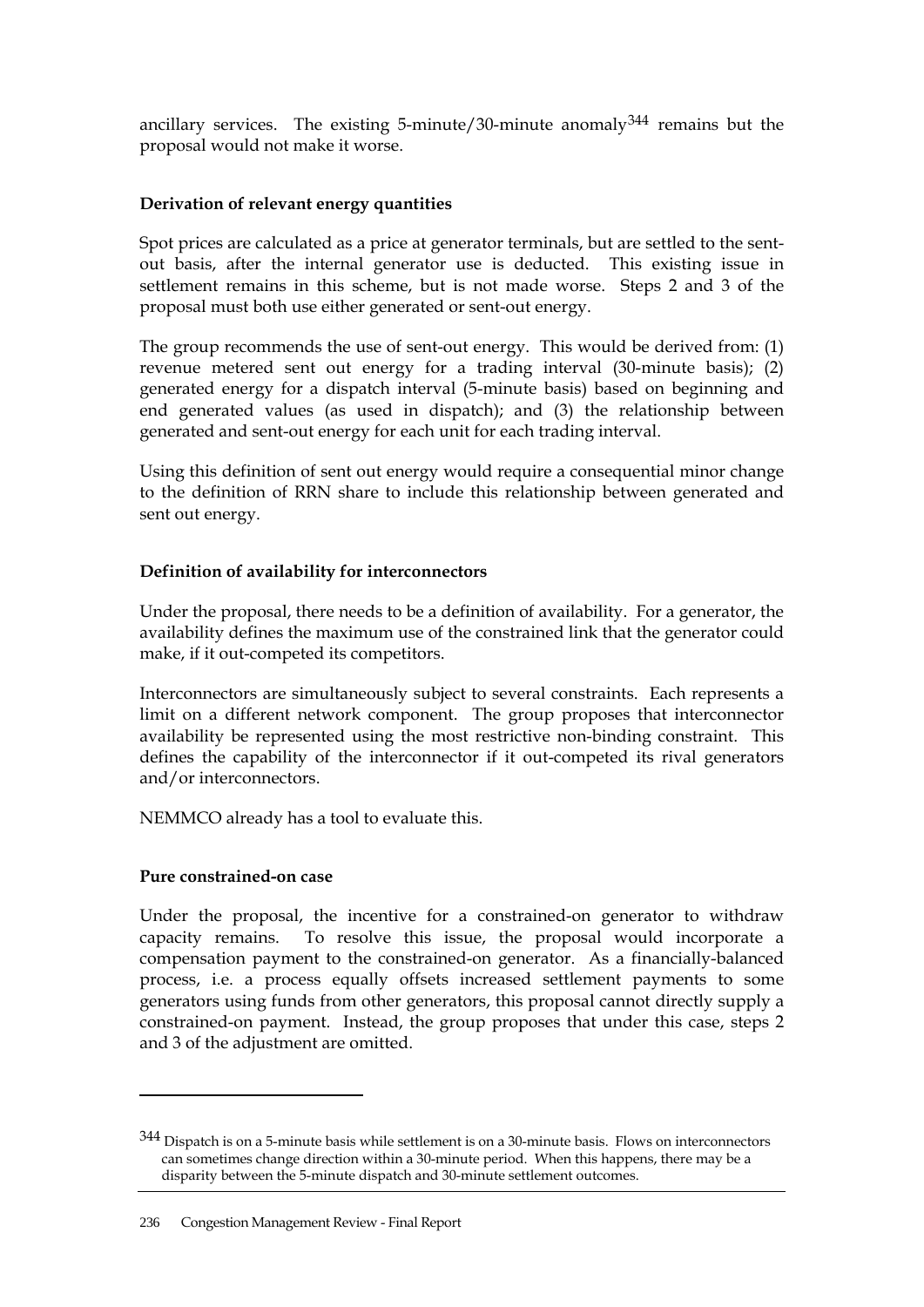#### **Cases with "mixed constraints"**

There are generators that can facilitate more network capacity for other generators or an interconnector. These generators are known as "positive gatekeepers". The option proposed defines a settlement process to reward the positive gatekeeper based on benefits conferred, and therefore, provides incentives for more efficient dispatch.

To provide such incentives, the constrained-on units would have a zero adjustment in Step 3. This leads to these units having net revenue at their local price. To fund this adjustment, the constrained-off units' adjustment would only share the network capability that would have been available without the positive gatekeeper, not the larger capability now enabled. It is important to note that the local price received by the positive gatekeeper is limited by the economic benefit in dispatch.

#### **D.5.2 "Mechanism with registered capacity non-firm financial rights" – Hydro Tasmania proposal**

Hydro Tasmania proposed a mechanism with non firm financial rights as a way of promoting incentives for more economically efficient dispatch.[345](#page-18-0)

## **D.5.2.1 Proposal objective**

The proposal's aim is to limit the dispatch volume for each constrained generator is guaranteed the RRP. This will provide incentives, at the margin, for generators to bid in an efficient manner. The proponent contends that it would have low costs of implementation.

## **D.5.2.2 Proposal description**

 $\overline{a}$ 

For dispatch up to a given amount or "congestion residue" holding, a generator would receive the RRP. For any dispatched volume above the residue holding, the generator would receive the local nodal price. This would be the case independent of whether the residues were allocated or auctioned.

This proposal would apply to each constraint equation individually, with zerosum $346$  post dispatch settlement adjustments $347$ . Because the adjustments to settlement are post-dispatch, the proposal does not directly impact on operational timeframes.

<span id="page-18-0"></span><sup>345</sup> Hydro Tasmania, Submission to Draft Report, Congestion Management Review, 3 December 2008, pp.7-8.

<span id="page-18-1"></span><sup>346</sup> This is the case if there are no uplift payments to constrained-on generators.

<span id="page-18-2"></span><sup>347</sup> There is a potential 5-minute/30-minute issue, but with 5 minute market metering on all dispatchable variables, this can be resolved.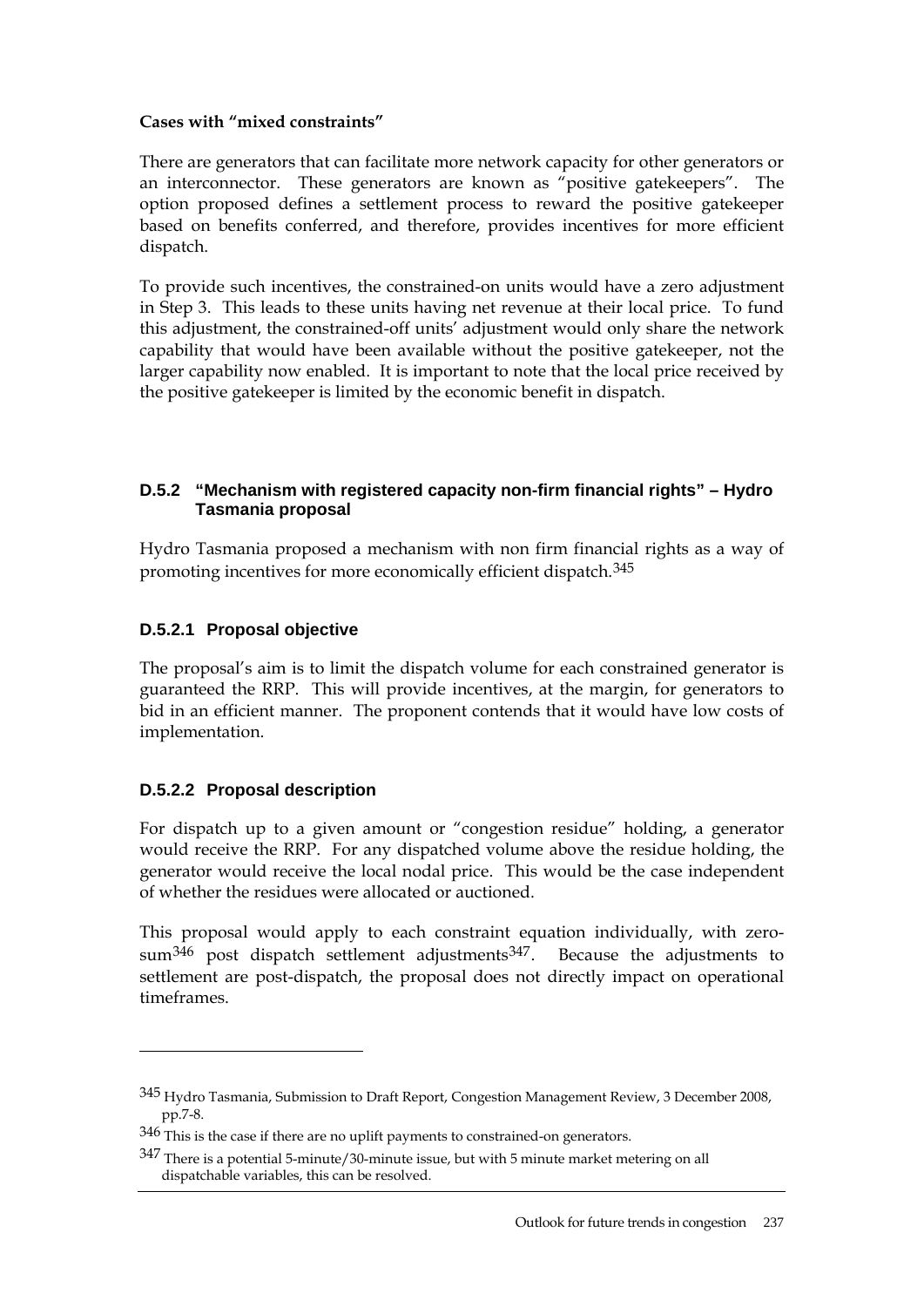Hydro Tasmania proposes to allocate non-firm financial rights on the basis of registered capacity at the proposal's inception. Participants are free to negotiate with TNSPs to fund transmission augmentations over and above what is justified under the Regulatory Test, and would receive additional financial rights for the augmented amount.

The proposal is an automatic process. It does not rely on selecting a set of significant constraints or require continuous monitoring and regulatory action. This proposal provides a set of future processes to deal with congestion as it emerges and recedes

There is currently an allocation of "congestion residues" in the NEM today. A generator receive an allocation of congestion residues for a particular constraint equation if they are located in a "remote local" location but not if they are located in an adjacent NEM region.

An allocation based on registered capacity (or availability factor) would mean new generators would not automatically receive access to congestion residues. This means new investors would need to account for transmission costs as part of a project, as Hydro Tasmania stated as economically efficient. New generators would have options to: accept occasionally constrained output; contribute to augment the network, receiving a total congestion residue equal to the upgraded capacity; or accept a lower price than existing generators, but "winning" a share of network access.

The proposal does not attempt to firm up allocations from external funding. This creates a risk at the margins that net settlement may be at a generator's offer price.

As congestion increases, Hydro Tasmania considers the impact of the proposed measures will also increase. This proposal would provide certainty to the market as to what the response would be in the event that congestion does emerge, either as a consequence of new investment or through other events, like NEMMCO applying temporary network constraints to manage power system security.

## **D.5.2.3 Proposed benefits**

 $\overline{a}$ 

According to the proponent, this option:

- will deliver investment certainty in relation to transmission access; and
- will help manage trading risks that can arise even if a constraint equation binds on rare occasions only.[348](#page-19-0)

<span id="page-19-0"></span><sup>348</sup> This is because, the impact on the willingness to enter the contract market is based on the "perceived risk that it may bind" at some time in the future. In addition, the dispatch risk currently managed by dis-orderly bidding, like -\$1 000/MW, can be a significant barrier to inter-regional trade. There is always a trade-off between dispatch and basis risk.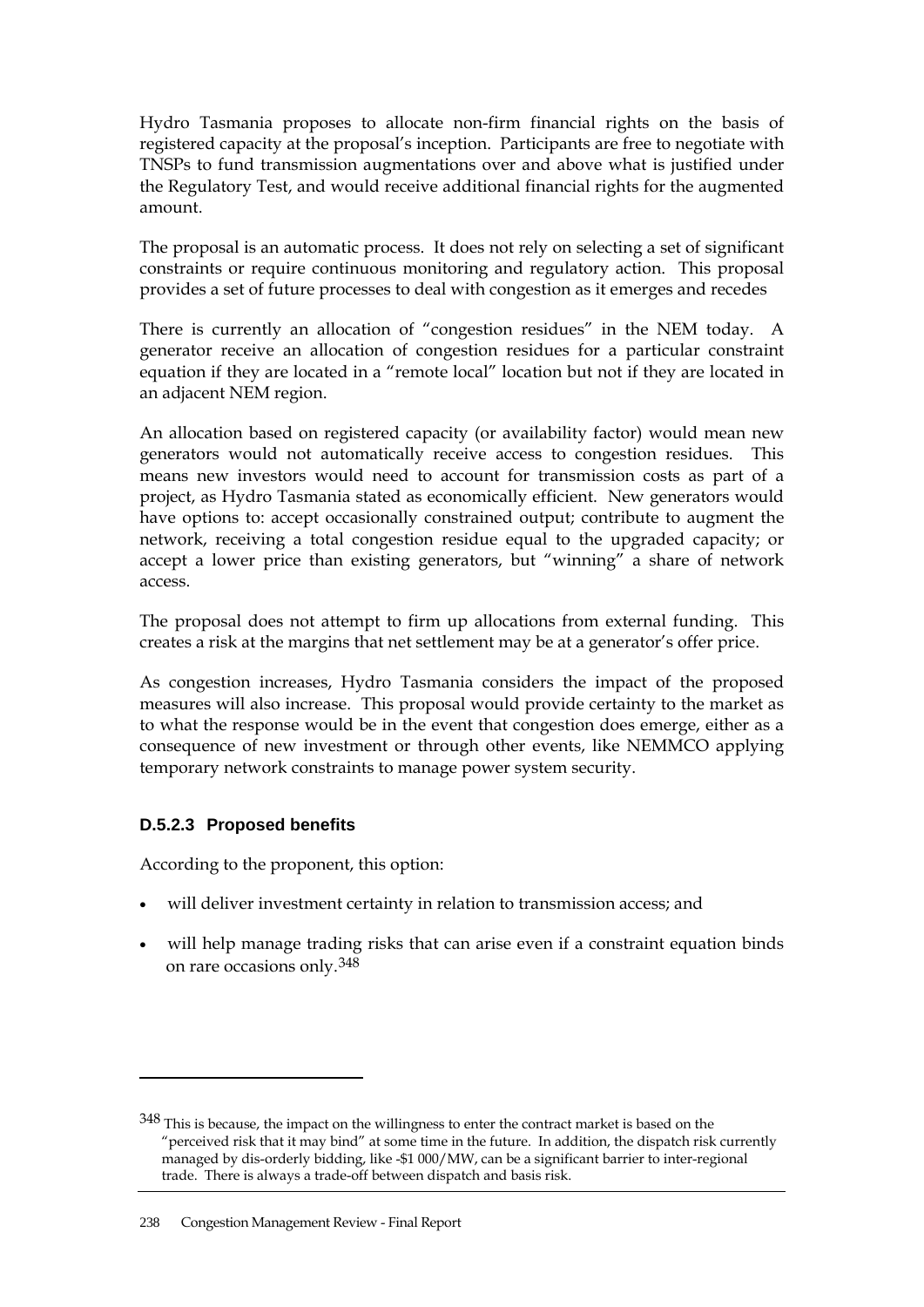#### **D.5.3 "Real time settlement adjustment mechanism" - Babcock and Brown Power proposal**

In its submission to the Draft Report, Babcock and Brown put forward a proposal outline to improve dispatch efficiency.

# **D.5.3.1 Proposal objective**

Babcock and Brown Power proposed that market mechanisms should be explored to improve the real time management of constrained power flows using real time adjustment to settlements.[349](#page-20-0)

# **D.5.3.2 Proposal description**

The proposal suggested a settlement adjustment for parties in a binding constraint equation based on the constraint equation coefficients and generation presented to the market. Babcock and Brown considered that unlike the current "tie break" arrangements, this approach would reduce the output of generators proportionally to their contribution to the binding constraint.

## **D.5.3.3 Proposed benefits**

 $\overline{a}$ 

According to the proponents, this scheme would:

- create a more predictable and efficient dispatch outcome;
- remove distorted bidding incentives;
- avoid introducing additional complexity through locational pricing;
- allow for a more accurate calculation of the true cost of congestion; and
- involve minimal implementation costs.

<span id="page-20-0"></span><sup>349</sup> Babcock and Brown Power, Draft Report submission, Congestion Management Review, 12 March 2008, p.3.